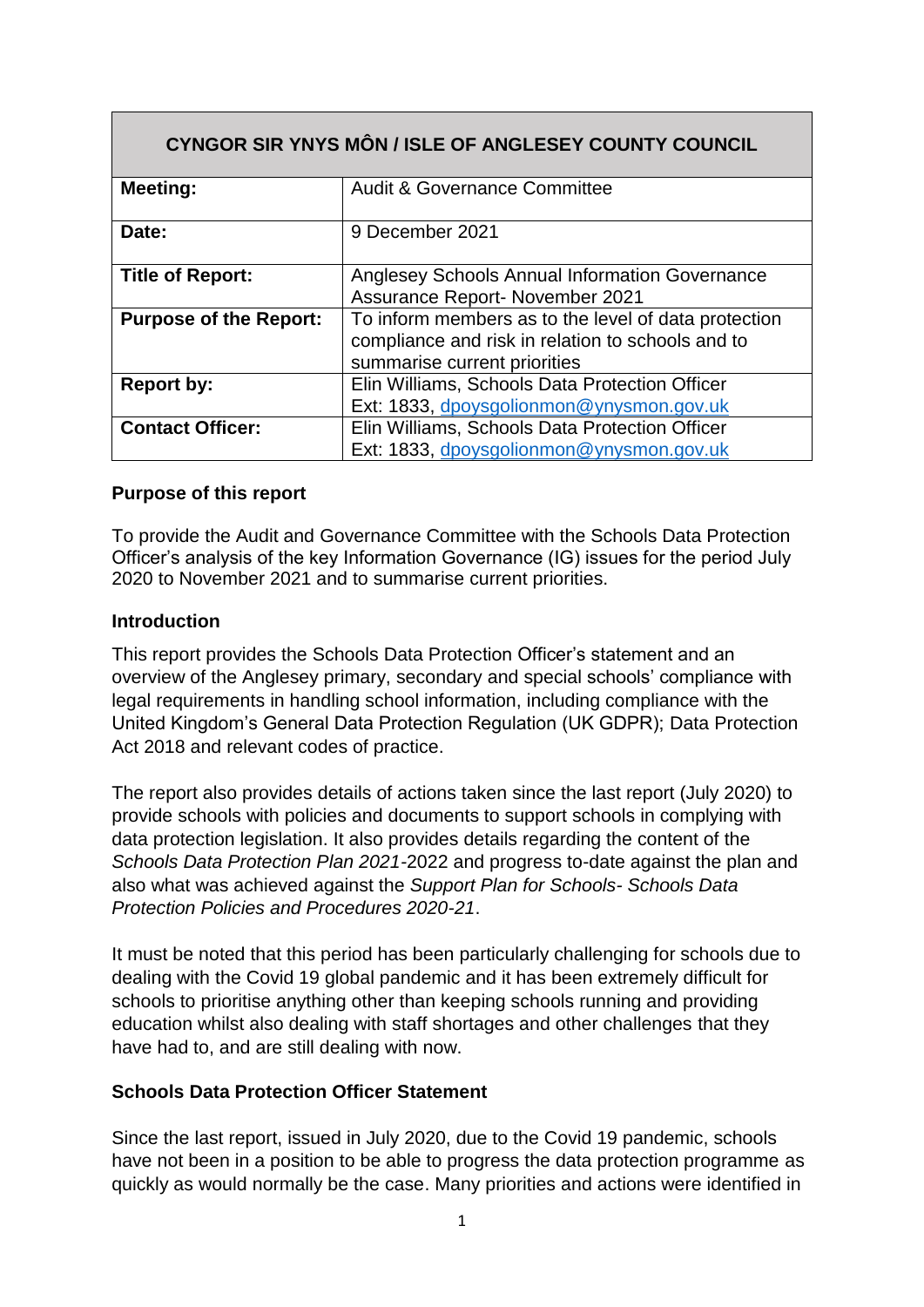the last report, but it has been difficult for schools to give a greater level of priority to this work due to dealing with the pandemic. Also, due to a period of long term absence of myself as the Schools Data Protection Officer, some aspects of the plan have been moved forward. External support is being provided by Cwmni Celyn in relation to some of the actions and pieces of work within this plan.

Targets have been reviewed several times, but despite the pandemic and the long term sickness of myself, some progress has been made in terms of adopting key data protection policies. Significant work has also been undertaken in upgrading the schools' ICT systems and infrastructure by transferring to the Hwb cloud services.

The day to day information management **practices** within the schools are still acceptable and there have been positive steps. All schools are registered with the Information Commissioner's Office (ICO) and are paying their annual data protection fee and all schools have adopted the statutory Schools Data Protection Policy. All schools have registered for the Wales Accord on the Sharing of Personal Information (WASPI) since July 2020. There is also an increase in the number of contacts I as the Schools Data Protection Officer receive from schools asking for advice and guidance.

However, further work still needs to be done on ensuring that all key data protection policies and documents have been adopted and that schools are monitoring and can evidence their compliance with these policies (it continues to be a responsibility of the school governing body to ensure all relevant policies are adopted, including statutory policies e.g. Data Protection Policy). There is still further work to be done to ensure that all schools have robust processes in place to deal with data breaches and data subject access requests.

Work still needs to be carried out to ensure that data protection risks are effectively managed and that appropriate agreements are in place with data processors. There is still more to do around identifying and delivering specific training for school staff, including the governing body, to ensure that everyone within the school structure is aware of their data protection responsibilities.

It is essential that the schools understand their responsibilities and implications as the data controller and the legal expectations that come as a result. I believe that schools do now better understand their data protection obligations and the importance of data protection and are now giving more priority to ensuring that actions are taken to comply with requirements under data protection legislation.

#### **Schools Data Protection Officer Assurance Assessment (November 2021) Reasonable Assurance**

The process of beginning to have policies, processes and practices in place to comply with data protection legislation has started within the schools, but there is still more work to be done to have all schools on the same level and ensuring that schools have all the basic requirements in place to be complying with data protection legislation.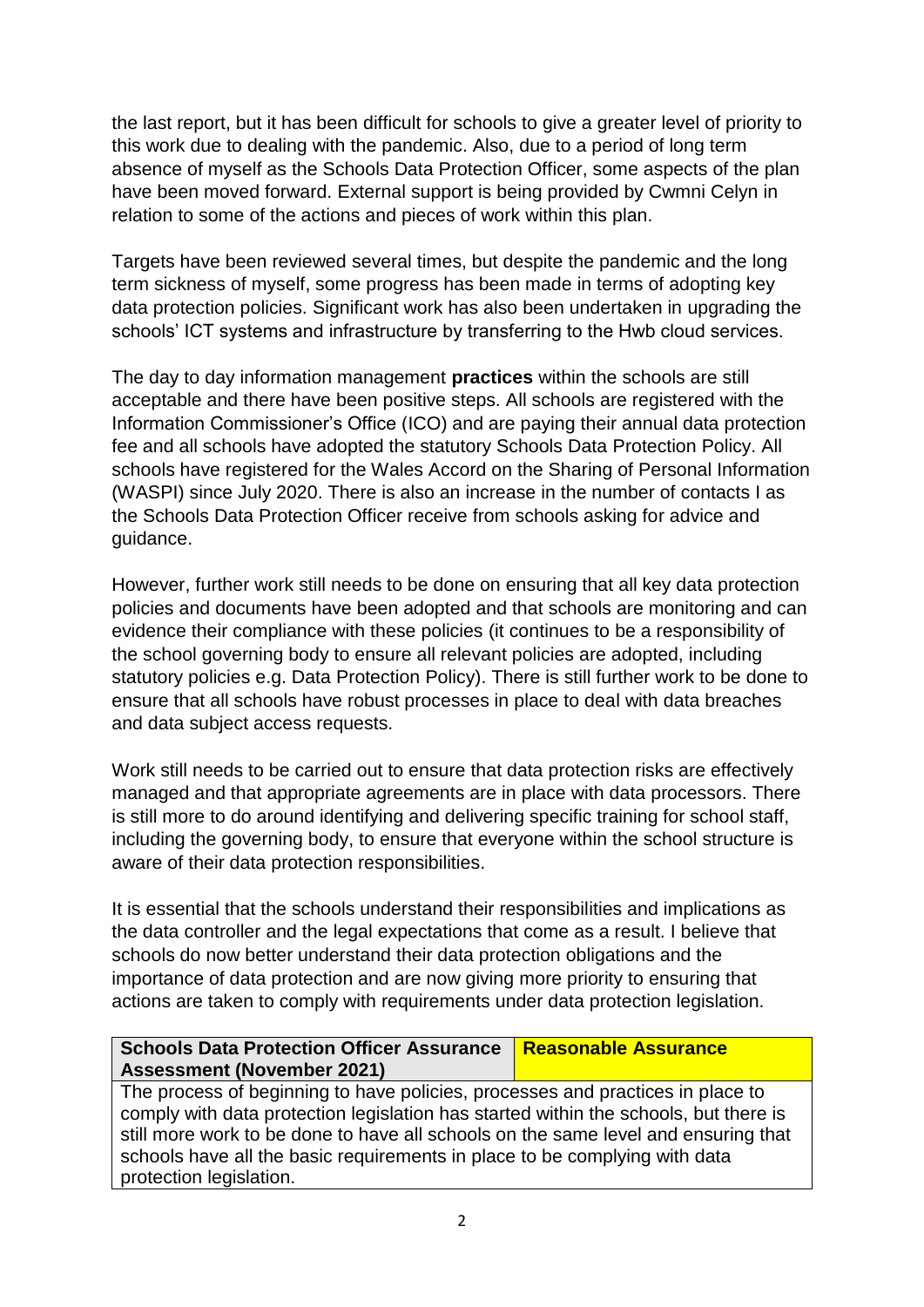#### **Recommendations**

The Schools Data Protection Officer makes the following recommendations to the Committee, that:

i. the Schools Data Protection Officer report, including the statement, is accepted;

ii. the Committee endorses the Schools Data Protection Officer's proposed next steps- the Schools Data Protection Plan- in order to enable schools to fully operate in accordance with data protection requirements.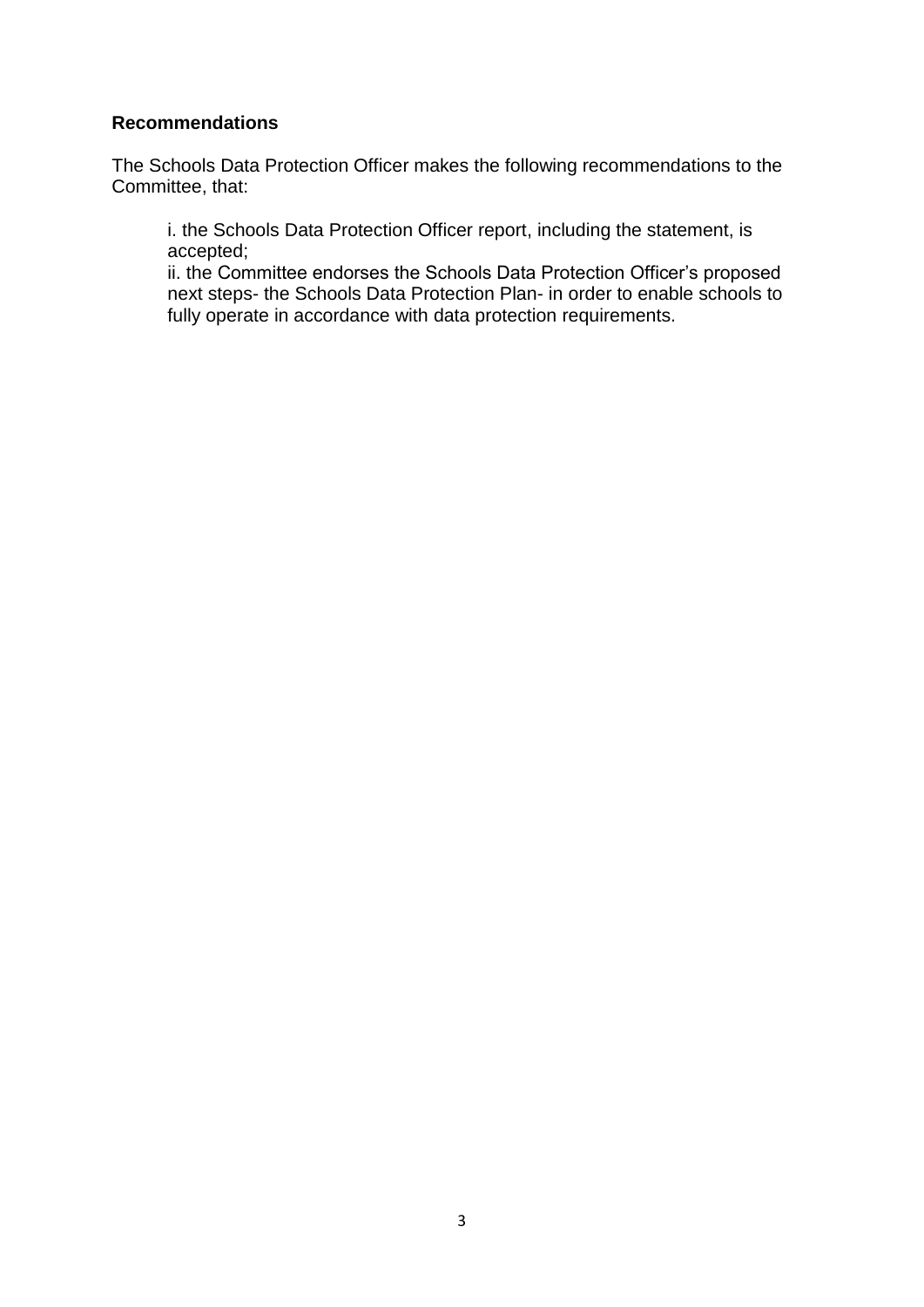

# **ANGLESEY SCHOOLS ANNUAL INFORMATION GOVERNANCE ASSURANCE REPORT**

## ELIN WILLIAMS, SCHOOLS DATA PROTECTION OFFICER

**November 2021**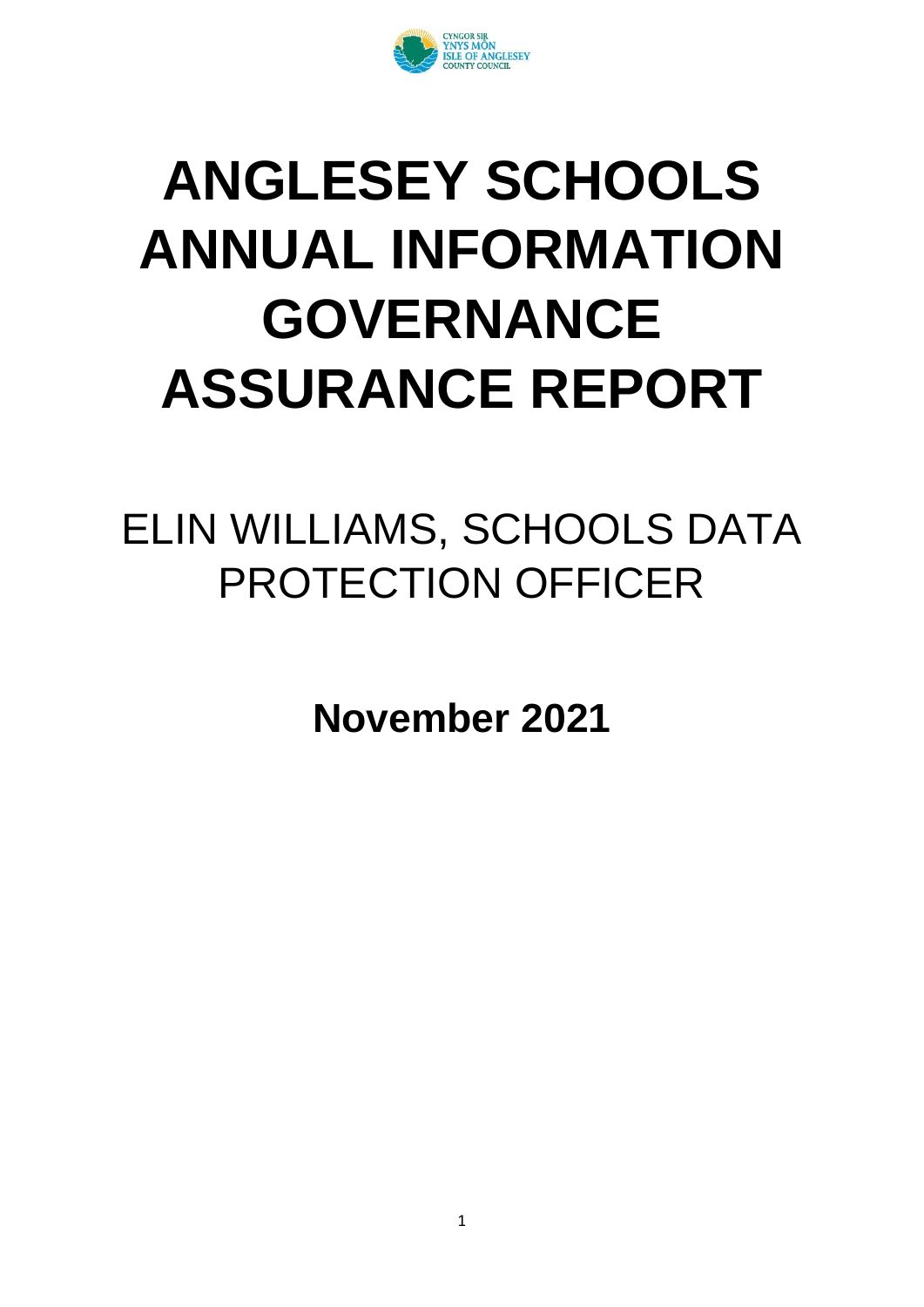

### **Contents Page**

| 1. | Introduction                                                    | 3  |
|----|-----------------------------------------------------------------|----|
|    | 2. Conclusions and Actions Identified from July 2020 Report     | 4  |
|    | Conclusions Identified from the July 2020 Report<br>2.1.        | 4  |
|    | Actions Identified from July 2020 Report<br>2.2.                | 5  |
|    | 2.2.1. Policies, Guidance, Documents and Templates Shared       | 11 |
|    | with Schools                                                    |    |
|    | 2.2.2. Data Protection Training                                 | 13 |
|    | 2.2.2.1. E-Learning                                             | 13 |
|    | 2.2.2.2. Data Protection Training Delivered by the Schools      | 13 |
|    | <b>Data Protection Officer</b>                                  |    |
|    | 3. Schools Data Protection Plan                                 | 14 |
|    | Support Plan for Schools- Schools Data Protection<br>3.1.       | 14 |
|    | Policies and Procedures 2020-21                                 |    |
|    | Schools Data Protection Plan 2021-2022<br>3.2.                  | 14 |
|    | 3.2.1. Data Protection Policies and Documents                   | 15 |
|    | 3.2.2. Develop a Policy Acceptance Process                      | 15 |
|    | 3.2.3. Using the School Management Review (SMR) as a            | 16 |
|    | <b>Monitoring Tool</b>                                          |    |
|    | 3.2.4. Mapping Data Processors                                  | 16 |
|    | 3.2.5. Mapping the Data Flows between the Schools and the       | 16 |
|    | Council                                                         |    |
|    | 3.2.6. Service Level Agreement for the Schools Data Protection  | 16 |
|    | <b>Officer Service</b>                                          |    |
|    | 3.2.7. Termly Schools Data Protection Up-Date and Newsletter    | 17 |
|    | 3.2.8. External Support for the Schools Data Protection Officer | 17 |
|    | 4. Secondary Schools Cyber Incident                             | 17 |
|    | 5. Schools Data Protection Officer Statement-November 2021      | 18 |
|    | 6. Conclusions and Next Steps                                   | 19 |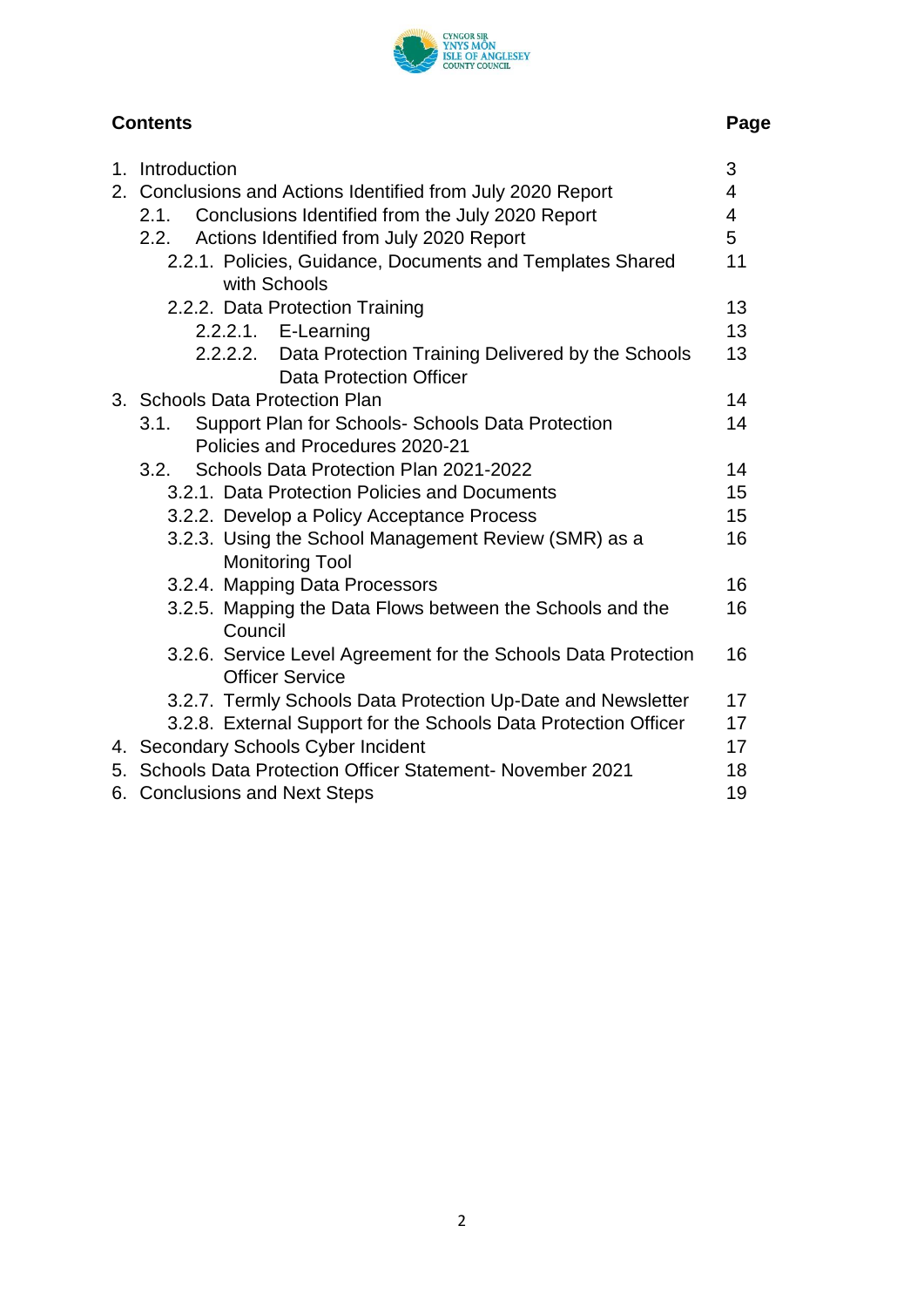

#### **1. Introduction**

This report provides the Schools Data Protection Officer's statement and an overview of the Anglesey primary, secondary and special schools' compliance with legal requirements in handling school information, including compliance with the United Kingdom's General Data Protection Regulation (UK GDPR); Data Protection Act 2018 and relevant codes of practice.

The report also provides details of actions taken since the last report (July 2020) to provide schools with policies and documents to support schools in complying with data protection legislation. It also provides details regarding the content of the *Schools Data Protection Plan 2021-2022* and progress to-date against the plan and also what was achieved against the *Support Plan for Schools- Schools Data Protection Policies and Procedures 2020-21*.

It must be noted that this period has been particularly challenging for schools due to dealing with the Covid-19 global pandemic and it has been extremely difficult for schools to prioritise anything other than keeping schools running and providing education whilst also dealing with staff shortages and other challenges that they have had to, and are still dealing with now.

These are the 45 schools on Anglesey that have signed-up to receive the support and guidance of the Schools Data Protection Officer:

| <b>Ysgol Gynradd</b>   | <b>Ysgol Esceifiog</b>  | <b>Ysgol Llanfairpwll</b> | <b>Ysgol Penysarn</b>    |
|------------------------|-------------------------|---------------------------|--------------------------|
| Amlwch                 |                         |                           |                          |
| <b>Ysgol Beaumaris</b> | <b>Ysgol Gymuned y</b>  | <b>Ysgol Llanfawr</b>     | <b>Ysgol Rhoscolyn</b>   |
|                        | Fali                    |                           |                          |
| <b>Ysgol Gynradd</b>   | Ysgol y Ffridd          | <b>Ysgol Llanfechell</b>  | <b>Ysgol Rhosneigr</b>   |
| <b>Bodedern</b>        |                         |                           |                          |
| <b>Ysgol Bodffordd</b> | <b>Ysgol Garreglefn</b> | <b>Ysgol Llangoed</b>     | <b>Ysgol Rhosybol</b>    |
|                        |                         |                           |                          |
| Ysgol y Borth          | <b>Ysgol Goronwy</b>    | Ysgol Llannerch-y-        | Ysgol Rhyd y Llan        |
|                        | Owen                    | medd                      |                          |
| Ysgol Bryngwran        | <b>Ysgol y Graig</b>    | <b>Ysgol Moelfre</b>      | <b>Ysgol Santes</b>      |
|                        |                         |                           | Dwynwen                  |
| Ysgol Brynsiencyn      | <b>Ysgol Henblas</b>    | <b>Ysgol Gymraeg</b>      | <b>Ysgol Santes Fair</b> |
|                        |                         | Morswyn                   |                          |
| <b>Ysgol Cemaes</b>    | Ysgol Kingsland         | Ysgol Parc y Bont         | Ysgol Talwrn             |
|                        |                         |                           |                          |
| <b>Ysgol Corn Hir</b>  | Ysgol                   | Ysgol                     | Ysgol y Tywyn            |
|                        | Llanbedrgoch            | Pencarnisiog              |                          |
| Ysgol Cybi             | Ysgol Llandegfan        | <b>Ysgol Pentraeth</b>    |                          |
|                        |                         |                           |                          |
|                        |                         |                           |                          |

#### Primary Schools

Secondary Schools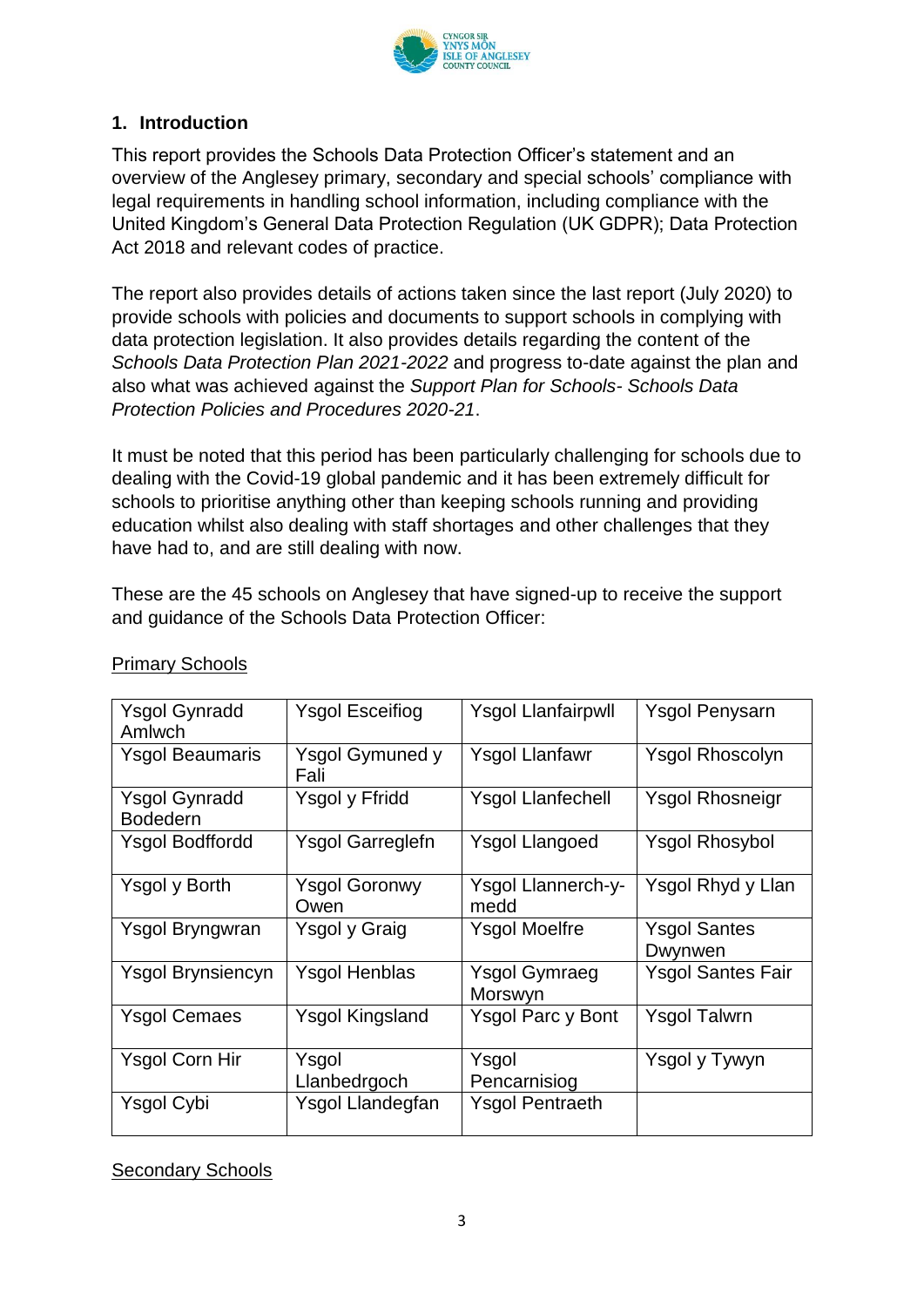

Ysgol Uwchradd Bodedern Ysgol Uwchradd Caergybi Ysgol David Hughes Ysgol Gyfun Llangefni Ysgol Syr Thomas Jones

Special Schools Canolfan Addysg y Bont

#### **2. Conclusions and Actions Identified from July 2020 Report**

#### 2.1. Conclusions Identified from the July 2020 Report

The following were the conclusions identified in the July 2020 Report:

- Day-to-day information management **practices** within schools are generally acceptable but the majority of schools have not adopted key policies and documents as a number of these policies and documents were not created for schools prior to the appointment of the Schools Data Protection Officer. It is essential that current core policies and documents are adopted as soon as possible. Covid-19 has had an impact on the timetable for approving the key policies and documents but it is necessary to look to get these in place, in partnership with the schools, during the autumn term.
- There is a need to ensure that specific, effective and robust data protection processes are in place. This is in line with the key policies and documents. At present, there are no robust processes in place around handling breaches; handling data subject access requests; restricting access to personal information; the removal of personal data that has elapsed a retention period; managing data protection risks and creating Data Protection Impact Assessments for high risk processes.
- There is a need to ensure that schools have a *ROPA* (including data flow maps) and an Information Asset Register in place that are kept up-to-date.
- There is a need to ensure that schools have suitable and up-to-date Privacy Notices and that they are shared and are available to individuals and that data collection forms and consent forms include a summary of the Privacy Notice.
- There needs to be appropriate agreements in place with high level data processors and also with individual schools. The Schools Data Protection Officer will need to work with the schools to ensure that these are in place.
- The Schools Data Protection Officer needs to do more work with schools around the use of consent including reviewing the current forms.
- The training plan needs to be updated and schools ensure that all their staff have completed the online module.
- Work needs to be done to ensure that all school governing bodies are aware of their data protection responsibilities and how to ensure that schools comply. The school governing bodies will need to adopt the data protection policies on behalf of the schools and ask schools to demonstrate their compliance with these.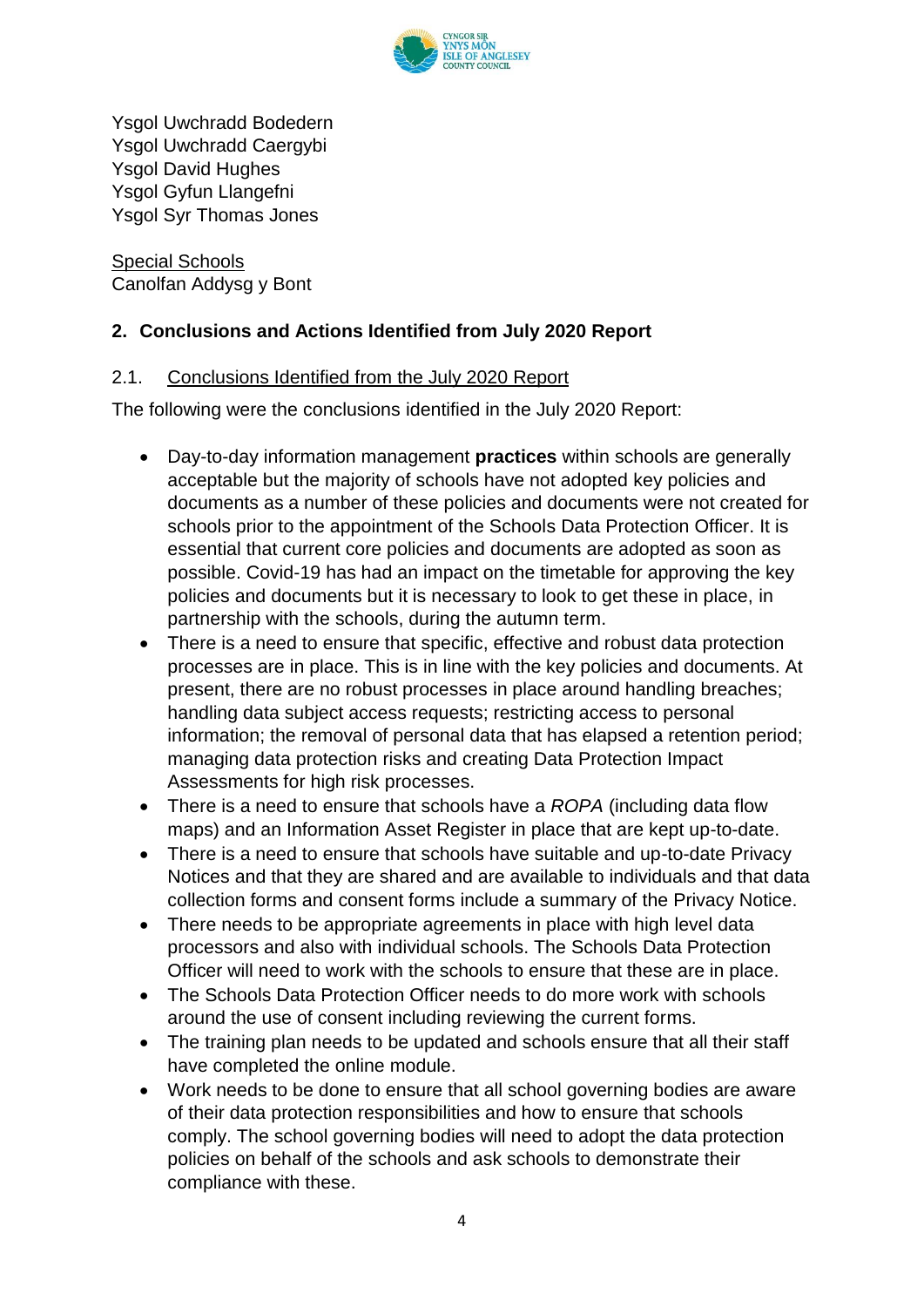

#### 2.2. Actions Identified from July 2020 Report

The Schools Data Protection Officer had identified in 2020 what pieces of work needed to be done with the schools to ensure that they comply fully with data protection legislation and achieve what is expected of them as the data controller, who is ultimately responsible for ensuring that they process personal data legally.

The following actions were proposed as the next steps that needed to be taken to ensure that all schools operate in accordance with requirements. Progress to date relating to the actions to be taken have been noted as well as any further work that needs to be undertaken.

The *Schools Data Protection Plan* has since been reviewed in light of the data incident since the last reporting session:

#### **RAG Status Key**

| <b>△ On track to be fully completed</b>                                    |
|----------------------------------------------------------------------------|
| A little behind in progress, but the majority of tasks are being completed |
| Behind with progress, with some tasks being completed                      |
| No progress                                                                |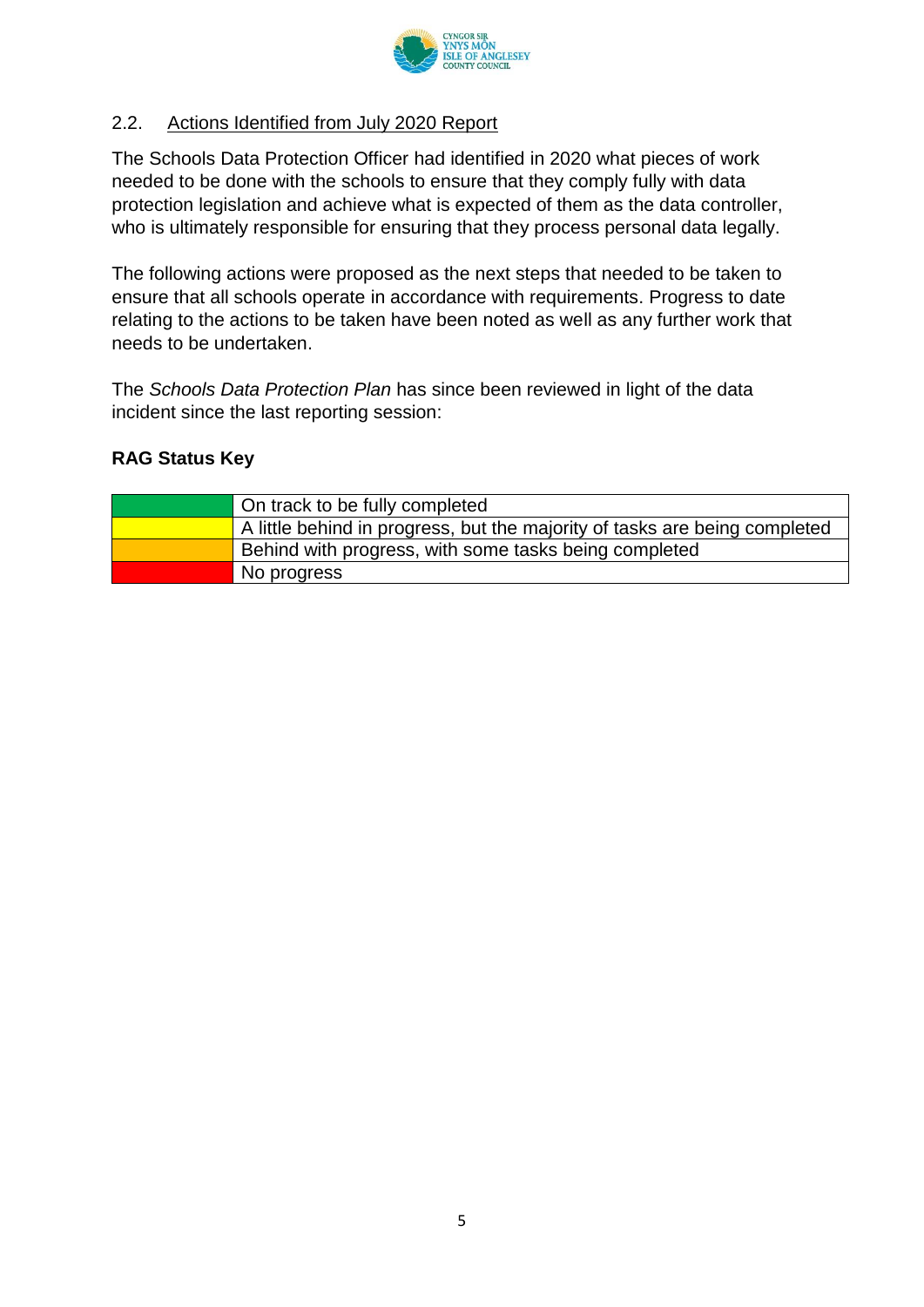

| <b>No</b>      | Action from 2020 following first evaluation<br>visits to individual schools by the Schools Data<br><b>Protection Officer</b>                                                                                                                                                                      | Progress to date against identified<br>actions that needed to be actioned                                                                                                                                      | Further work to be<br>undertaken                                                                                                                        |
|----------------|---------------------------------------------------------------------------------------------------------------------------------------------------------------------------------------------------------------------------------------------------------------------------------------------------|----------------------------------------------------------------------------------------------------------------------------------------------------------------------------------------------------------------|---------------------------------------------------------------------------------------------------------------------------------------------------------|
| 1              | For the policies, guidance, key documents and<br>final templates to be formally approved by the<br>Senior Learning Service Management Team, in<br>partnership with schools, so that schools can<br>formally adopt them in autumn 2020.                                                            | All policies submitted have been<br>formally approved by the Learning<br>Service Senior Management Team<br>and shared with schools.                                                                            | To share remaining policies<br>with the Learning Service<br>Senior Management Team<br>and schools.<br>Governing bodies to formally                      |
|                | All policies and documents will be available on the<br>GDPR section of Addysg Môn so that everything in<br>terms of current data protection documents is<br>available to schools in one place.                                                                                                    | Timeline for distributing documents to<br>schools has been revised.                                                                                                                                            | adopt the policies.                                                                                                                                     |
|                | The Schools Data Protection Officer has created<br>the 'Anglesey Schools Data Protection Policy,<br><b>Guidance and Key Documents Review Framework'</b><br>document which provides an update on the status<br>of the different documents that need to be adopted<br>by schools (up to July 2020). | All policies and documents shared are<br>available on a dedicated data<br>protection page on the new Learning<br>Service microsite, where all policies,<br>quidance and documents are available<br>to schools. |                                                                                                                                                         |
|                | For schools to ensure that these policies have<br>been formally adopted by the governing body<br>and that they can demonstrate their<br>compliance with the policies.                                                                                                                             |                                                                                                                                                                                                                |                                                                                                                                                         |
| $\overline{2}$ | For the Schools Data Protection Officer to<br>undertake work with schools to get a ROPA<br>(including data flow maps) and an Information<br>Assets Register in place.                                                                                                                             | Mapping meetings have been, and are<br>being held with schools, to map out<br>which systems, programmes and apps<br>schools use in relation to ensuring that<br>appropriate data protection                    | To complete the mapping<br>exercise and to create a final<br><b>ROPA</b> and Information Asset<br>Register template that can be<br>shared with schools. |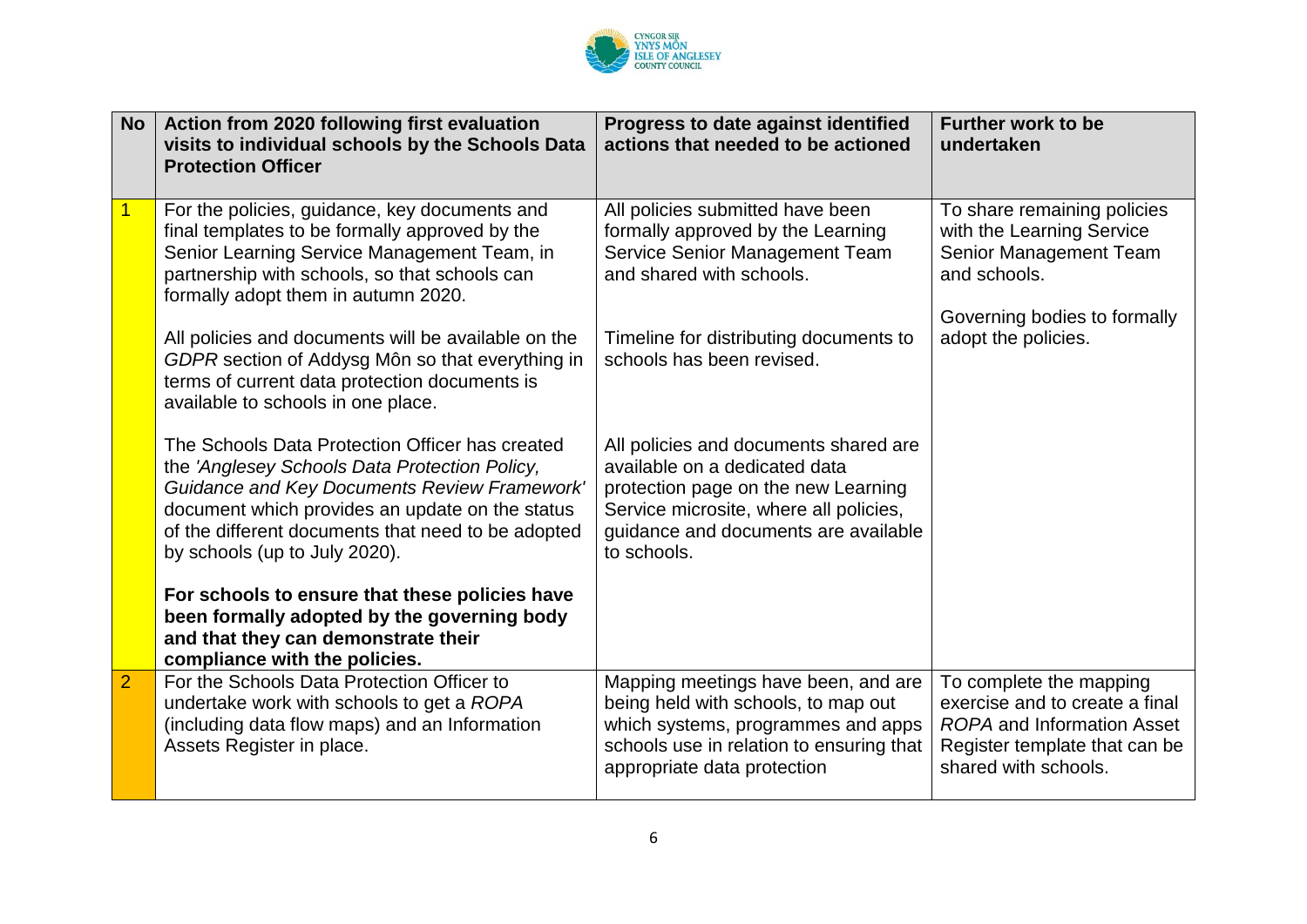

|                         | To complete an Information Assets Register with a<br>secondary school, and then share a primary and<br>secondary template with the schools so that they<br>can adapt it for their individual school.                                                                                      | agreements are in place with data<br>processors.<br>A blank template and guidance have<br>been developed for the ROPA and<br>Information Assets Register.                                                                                                                                                                                                                                                 | To then organise individual<br>meetings with schools to<br>amend the templates in order<br>to create a unique ROPA and<br><b>Information Asset Register</b>          |
|-------------------------|-------------------------------------------------------------------------------------------------------------------------------------------------------------------------------------------------------------------------------------------------------------------------------------------|-----------------------------------------------------------------------------------------------------------------------------------------------------------------------------------------------------------------------------------------------------------------------------------------------------------------------------------------------------------------------------------------------------------|----------------------------------------------------------------------------------------------------------------------------------------------------------------------|
| 3                       | For the Schools Data Protection Officer to work<br>with schools on adopting policies and creating<br>processes for effectively handling data breaches<br>and data subject access requests.<br>To provide training with relevant staff so that<br>schools can effectively handle breaches. | Schools have been provided with a<br>package of documents, including a<br>policy on handling data breaches and<br>with dealing with data subject access<br>requests.<br>Accompanying training sessions have<br>been held to explain the contents of<br>the documents. SDPO has also been<br>supporting schools to respond to data<br>subject access requests by supporting<br>with redacting information. | for their school.<br>The Schools Data Protection<br>Officer will continue to offer<br>more training sessions to the<br>schools.                                      |
| $\overline{\mathbf{4}}$ | For the Schools Data Protection Officer to<br>complete the work of creating Privacy Notices and<br>sharing them with the schools to adapt and adopt<br>them.<br>Also, to ensure that data collection forms and<br>consent forms contain a summary of the Privacy<br>Notice.               | Privacy Notice templates shared with<br>schools.                                                                                                                                                                                                                                                                                                                                                          | Schools to ensure they adopt<br>the latest versions of the<br>Privacy Notices.<br>SDPO to update data<br>collection forms and consent<br>forms and issue to schools. |
| 5                       | For the Schools Data Protection Officer to work<br>with schools to ensure that appropriate<br>agreements are in place with high level data<br>processors and also with individual schools. To<br>start this work during the autumn term.                                                  | Work has begun on reviewing which<br>systems, programmes and apps<br>individual schools use in order to<br>understand which data processors<br>schools work with, and confirm                                                                                                                                                                                                                             | To continue meeting with<br>individual schools to confirm<br>data processors and to<br>ensure that there are<br>appropriate data protection                          |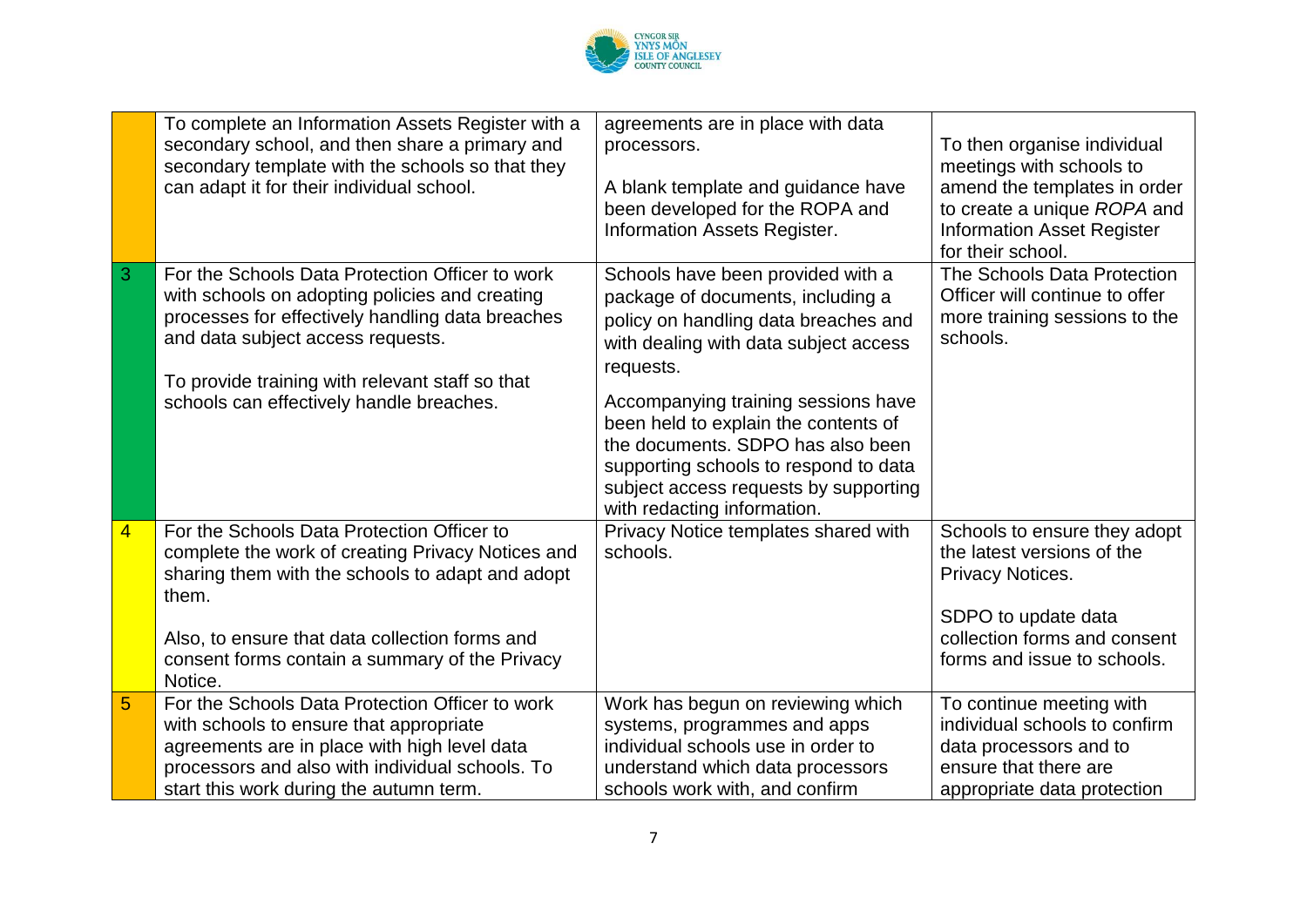

|                |                                                                                                                                                             | whether schools have appropriate<br>data protection agreements in place.                             | agreements in place with all<br>data processors.                                                     |
|----------------|-------------------------------------------------------------------------------------------------------------------------------------------------------------|------------------------------------------------------------------------------------------------------|------------------------------------------------------------------------------------------------------|
|                |                                                                                                                                                             |                                                                                                      | To complete the mapping of<br>data protection agreements.                                            |
|                |                                                                                                                                                             |                                                                                                      | To arrange to have<br>agreements where ones do<br>not already exist.                                 |
| 6              | For the Schools Data Protection Officer to<br>undertake a piece of work and training sessions<br>with schools around risk management and on how             | This work has not yet started but is<br>included within the revised Schools<br>Data Protection Plan. | To provide training around<br>risk assessments.                                                      |
|                | to complete Data Protection Impact Assessments.<br>To review if Data Protection Impact Assessments                                                          | A Data Protection Impact Assessment<br>(DPIA) Policy and data protection risk                        | To share the Data Protection<br>Impact Assessment (DPIA)<br>Policy with schools.                     |
|                | have historically been undertaken for processing<br>data that can be high risk and to work with schools<br>to create any Data Protection Impact Assessments | matrix have been developed.                                                                          | To start completing DPIAs<br>with schools where one is                                               |
|                | required. To start this work during the autumn<br>term.                                                                                                     |                                                                                                      | required.                                                                                            |
| $\overline{7}$ | For the Schools Data Protection Officer to review<br>the current consent forms and to do more work<br>with schools around consent and create a photo-       | A review of the consent forms is<br>underway.                                                        | To complete the review of the<br>current consent forms and to<br>share new forms with                |
|                | taking policy for the purpose of school publicity.                                                                                                          | A photo-taking policy for the purpose<br>of school publicity has been                                | schools.                                                                                             |
|                |                                                                                                                                                             | developed.                                                                                           | To share the photo-taking<br>policy for the purpose of<br>school publicity with schools<br>to adopt. |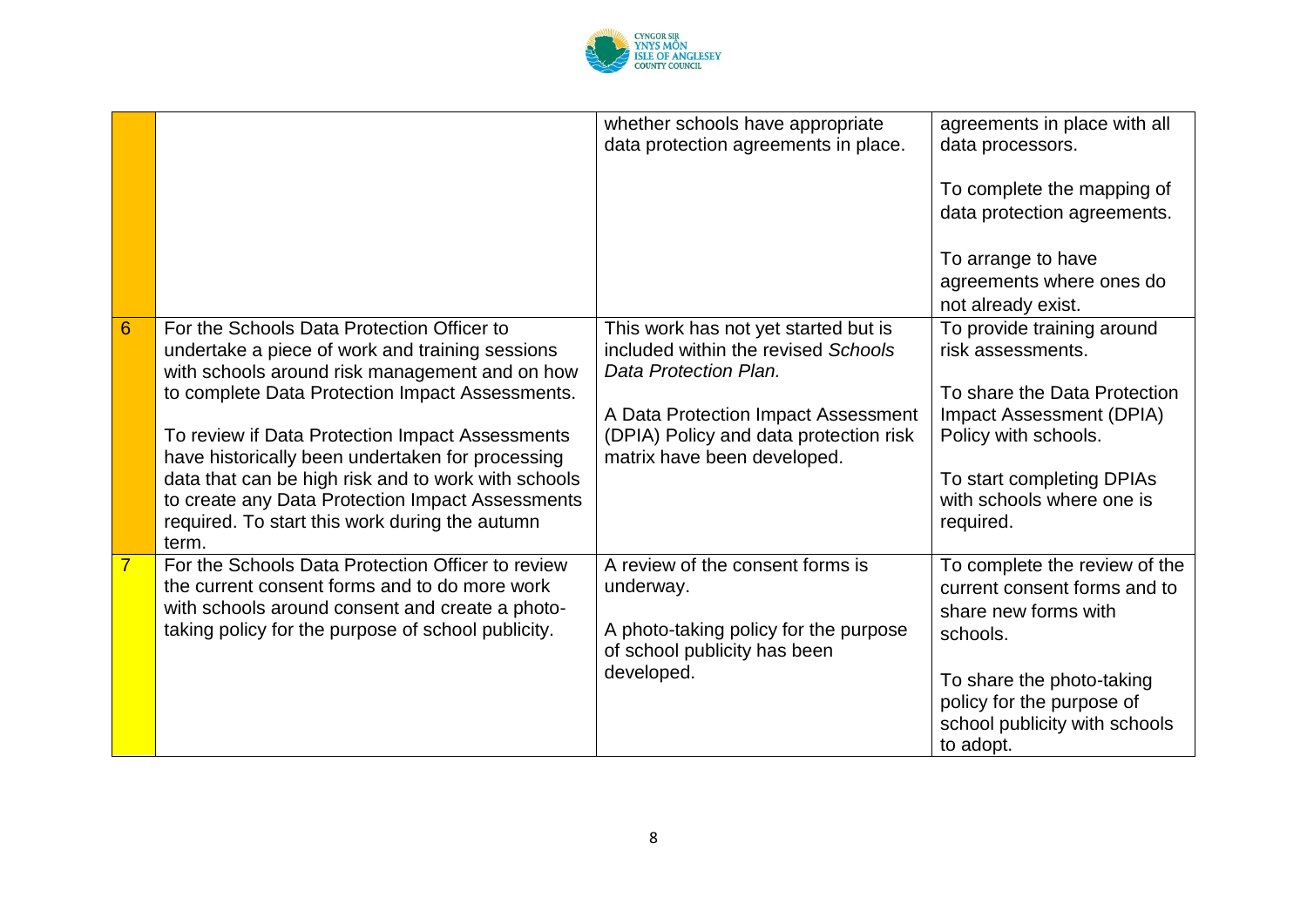

| 8  | For the Schools Data Protection Officer to work<br>with schools to ensure that they have processes<br>around who has access to specific personal<br>information and that information is kept securely<br>within the schools.               | Work has begun. Access to<br>information has formed part of moving<br>school servers on to Hwb, but more<br>work needs to be completed around<br>this.                                          | To complete work around<br>access to information and<br>disposing of old documents.                                          |
|----|--------------------------------------------------------------------------------------------------------------------------------------------------------------------------------------------------------------------------------------------|-------------------------------------------------------------------------------------------------------------------------------------------------------------------------------------------------|------------------------------------------------------------------------------------------------------------------------------|
|    | Also, to do work with some schools in terms of<br>disposing of old documents that have passed their<br>retention period.                                                                                                                   | The Schools Retention Schedule has<br>been shared with schools again.                                                                                                                           |                                                                                                                              |
|    |                                                                                                                                                                                                                                            | Schools have received the<br>'Transferring School Records to the<br>Anglesey Archives Policy' to adopt<br>which provides guidance of when to<br>transfer documents to the Anglesey<br>Archives. |                                                                                                                              |
| 9  | For the Schools Data Protection Officer to<br>reorganise governors' data protection training<br>sessions and complete the creation of the School<br>Governing Body's Data Protection Guide.                                                | A Schools Governing Body Data<br>Protection Guidance has been created<br>and shared, and training sessions<br>continue to be held.                                                              | Schools to continue to<br>encourage school governors<br>to undertake data protection<br>training.                            |
|    | For governing bodies to ensure that members<br>complete the training and are aware of their data<br>protection responsibilities.                                                                                                           |                                                                                                                                                                                                 |                                                                                                                              |
| 10 | For the Schools Data Protection Officer to update<br>the general data protection training programme for<br>school staff and governors.                                                                                                     | Training sessions have been updated<br>and held, this includes online training.                                                                                                                 | To continue holding more<br>specific training for relevant<br>school staff (e.g. dealing with<br>data subject access request |
|    | Also, to include more specific data protection<br>training for relevant staff for the next 12 months<br>e.g. to provide specific training around themes<br>such as information risk management, records<br>management and risk management. |                                                                                                                                                                                                 | training for administrative<br>staff) and to re-start providing<br>general data protection<br>training for school staff.     |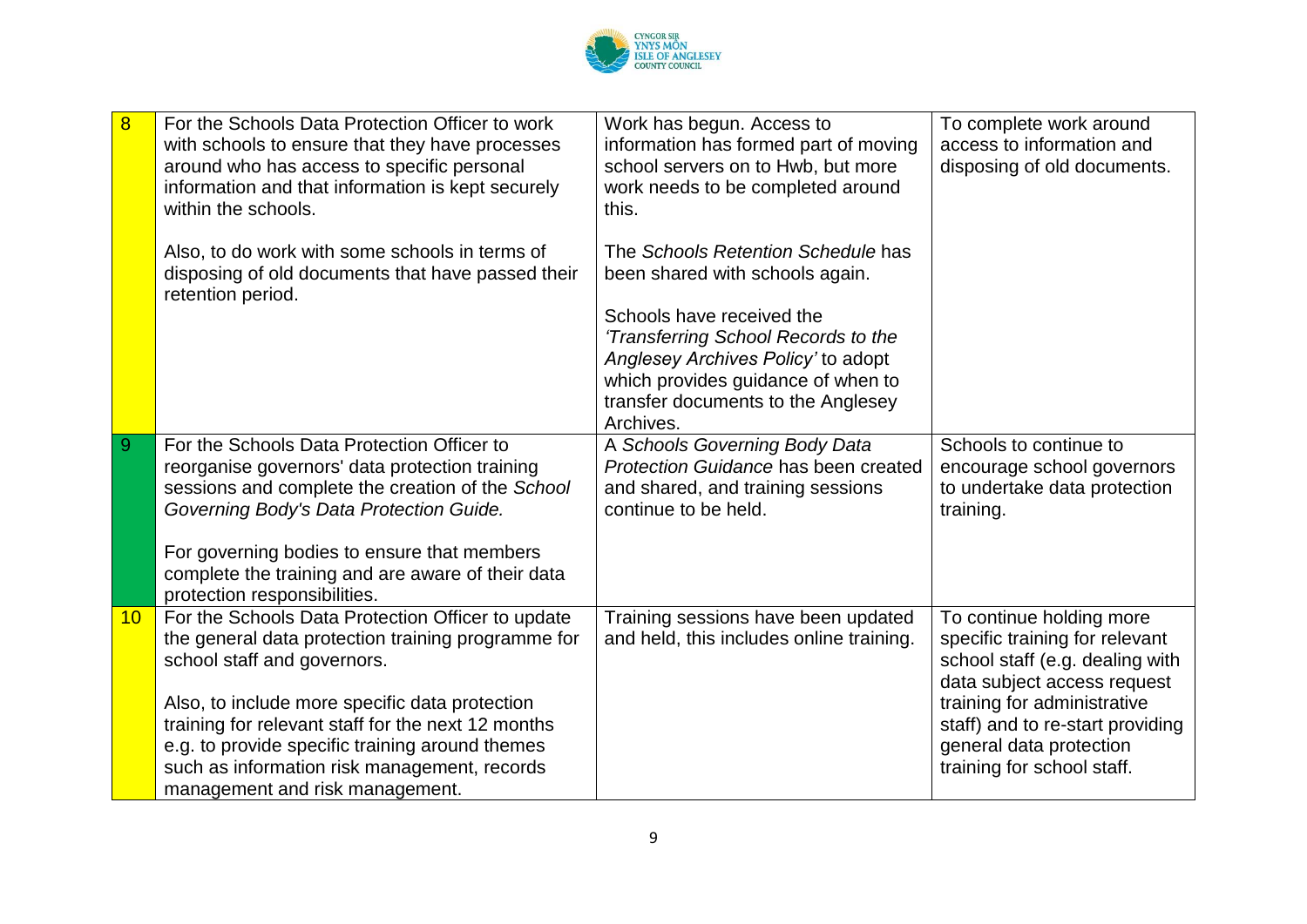

|    | To look at providing training through technology<br>such as Microsoft Teams or Zoom as well as<br>sessions within the schools.<br>For schools to ensure that relevant staff complete<br>the training so that they understand their data<br>protection responsibilities.                                                                                                                                                                                                                                                                                                                                                                                                                                            | Sessions have been held using Zoom,<br>Teams and via the Learning Pool.                                                                                                                                                                                                                                                                                                                                                                                                                                                                | Support schools in<br>encouraging a higher % of<br>their staff having completed<br>the online training.                                                                                                                                                                                                                              |
|----|--------------------------------------------------------------------------------------------------------------------------------------------------------------------------------------------------------------------------------------------------------------------------------------------------------------------------------------------------------------------------------------------------------------------------------------------------------------------------------------------------------------------------------------------------------------------------------------------------------------------------------------------------------------------------------------------------------------------|----------------------------------------------------------------------------------------------------------------------------------------------------------------------------------------------------------------------------------------------------------------------------------------------------------------------------------------------------------------------------------------------------------------------------------------------------------------------------------------------------------------------------------------|--------------------------------------------------------------------------------------------------------------------------------------------------------------------------------------------------------------------------------------------------------------------------------------------------------------------------------------|
| 11 | For the Schools Data Protection Officer to prepare<br>an annual data protection report from now on.<br>The Learning Service Senior Management Team<br>needs to confirm what will be included in the<br>annual report but this is likely to be based on the<br>number of breaches, the number of data subject<br>requests, the number of data protection<br>complaints, information around policies, a plan for<br>next year, details of training and recommendations.<br>It will also be based on pieces of work that the<br>Schools Data Protection Officer will do in terms of<br>monitoring schools' compliance with legislation,<br>which will depend on looking for evidence of<br>compliance by the schools. | Annual data protection report<br>produced.<br>Learning Service Senior Management<br>Team has confirmed that future<br>reports should include:<br>the number of reported<br>breaches,<br>the number of data subject<br>requests,<br>the number of data protection<br>complaints,<br>which policies have been<br>updated/shared<br>training that has been offered<br>during the course of the year<br>i.e. to who and when<br>recommendations (based on<br>lessons learned) to be<br>considered for next year's<br>development programme | Schools will be required to<br>report the number of data<br>breaches; data subject<br>access requests and data<br>protection complaints going<br>forward.<br>The Schools Data Protection<br>Officer will be conducting a<br>data protection audit of all<br>schools and will be<br>monitoring general data<br>protection compliance. |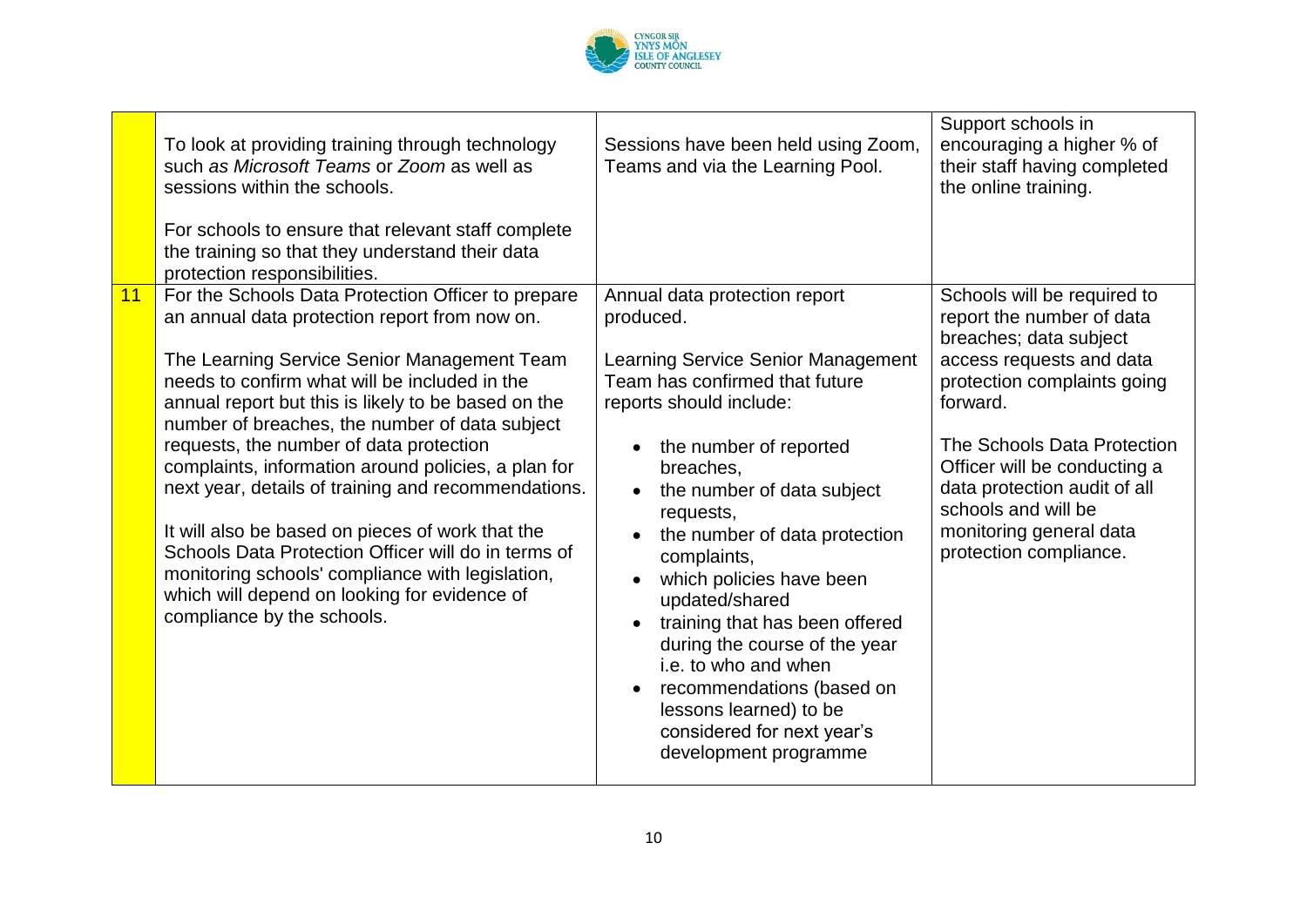

#### 2.2.1. Policies, Guidance, Documents and Templates Shared with Schools

One of the main issues identified in July 2020 was that the majority of schools did not have current key policies and documents in place as a number of these policies and documents were not created for schools prior to the appointment of the Schools Data Protection Officer.

As it is essential that core policies and documents are adopted by the schools, the Schools Data Protection Officer has created and has shared the following policies, guidance, documents and templates with the schools to adopt and to use:

| <b>Policy, Guidance, Key Documents</b>                                                                                                                                                                             | <b>Shared with the</b><br><b>Schools by the</b><br><b>Schools Data</b><br><b>Protection Officer</b>                                                                                              |
|--------------------------------------------------------------------------------------------------------------------------------------------------------------------------------------------------------------------|--------------------------------------------------------------------------------------------------------------------------------------------------------------------------------------------------|
| <b>Schools Retention Period Document</b>                                                                                                                                                                           | Shared again in<br>July 2020 and July<br>2021 (first shared<br>with schools in<br>2018)                                                                                                          |
| Schools Data Protection Policy (statutory policy)                                                                                                                                                                  | December 2020                                                                                                                                                                                    |
| <b>Schools Data Breach Package:</b>                                                                                                                                                                                | January 2021                                                                                                                                                                                     |
| <b>Schools Data Breach Policy</b><br><b>Schools Data Breach Guidance</b><br>Schools Data Breach Investigation Form<br>Schools Data Breach Log<br>Schools Data Breach Report to the School Governing<br><b>Body</b> | Version 2 shared in<br>October 2021 (up-<br>dated since moving<br>from GDPR to UK<br><b>GDPR</b> with new<br>policy and document<br>banner)- except for<br>the Schools Data<br><b>Breach Log</b> |
| <b>Schools Information Security Package:</b>                                                                                                                                                                       | January 2021                                                                                                                                                                                     |
| <b>Schools Information Security Policy</b><br><b>Schools Information Security Audit Form</b>                                                                                                                       | Version 2 shared in<br>October 2021 (up-<br>dated since moving<br>from GDPR to UK<br><b>GDPR</b> with new<br>policy and document<br>banner)                                                      |
| <b>Privacy Notice (statutory requirement):</b>                                                                                                                                                                     | January 2021.                                                                                                                                                                                    |
| Schools Privacy Notice- Primary / Secondary<br><b>Schools Privacy Notice- School Workforce</b><br>Schools Privacy Notice- Children & Young People's<br>Version                                                     | Version 2 shared in<br>October 2021 (up-<br>dated since moving<br>from GDPR to UK                                                                                                                |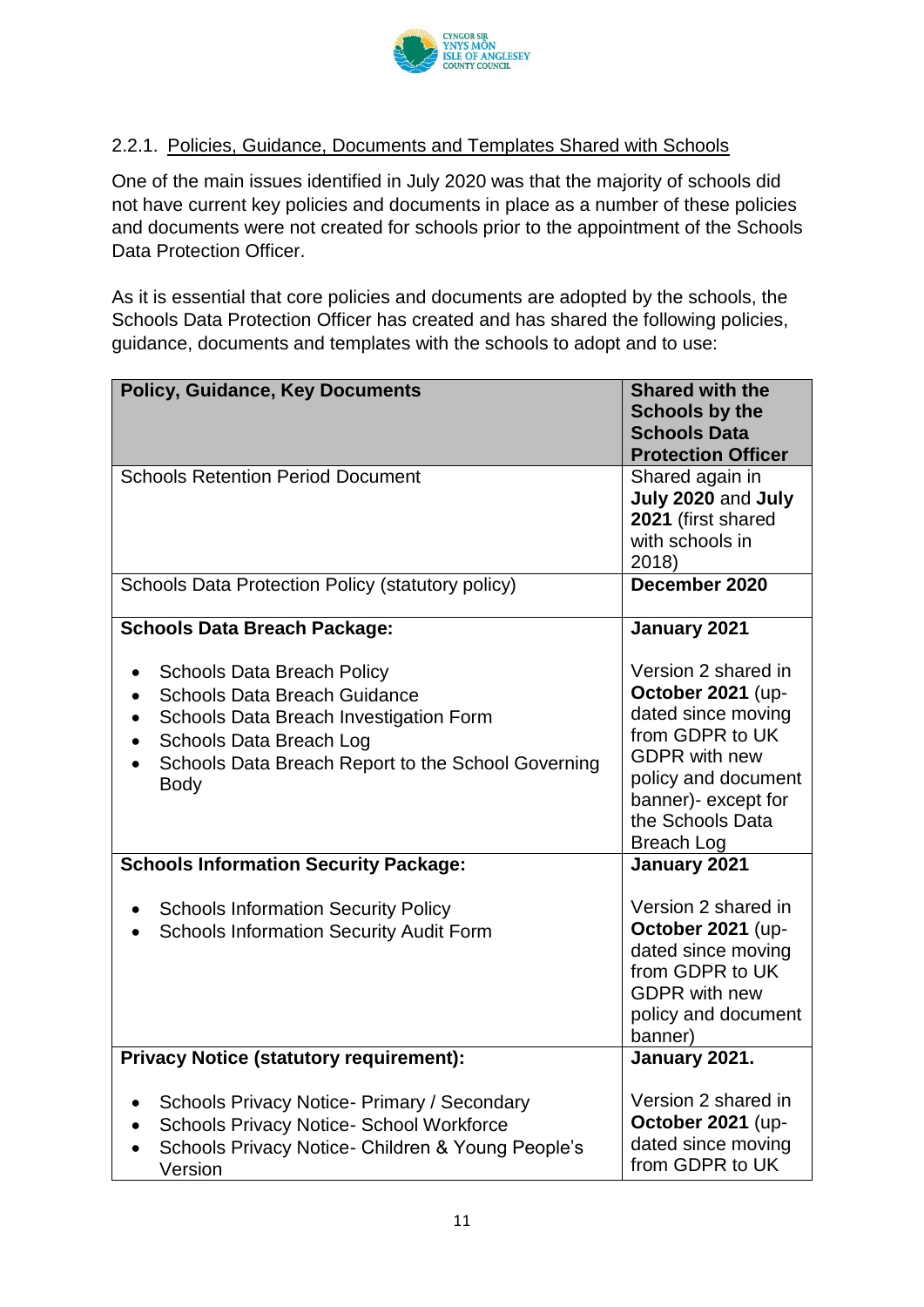

|                                                                                                                                                                                                                                                                                                                                                                                                                                     | <b>GDPR</b> and with new<br>policy and document<br>banner)                                                                                                                                                                                             |
|-------------------------------------------------------------------------------------------------------------------------------------------------------------------------------------------------------------------------------------------------------------------------------------------------------------------------------------------------------------------------------------------------------------------------------------|--------------------------------------------------------------------------------------------------------------------------------------------------------------------------------------------------------------------------------------------------------|
| <b>Schools Governing Body Data Protection Guidance</b>                                                                                                                                                                                                                                                                                                                                                                              | January 2021                                                                                                                                                                                                                                           |
|                                                                                                                                                                                                                                                                                                                                                                                                                                     | Version 2 shared in<br>October 2021 (up-<br>dated since moving<br>from GDPR to UK<br><b>GDPR</b> and with new<br>policy and document<br>banner)                                                                                                        |
| Procedure for Sharing Information with Police Authorities in<br>the United Kingdom (Gwynedd & Anglesey)                                                                                                                                                                                                                                                                                                                             | <b>July 2021</b>                                                                                                                                                                                                                                       |
|                                                                                                                                                                                                                                                                                                                                                                                                                                     | Version 2 shared in<br>October 2021 (up-<br>dated with new<br>policy and document<br>banner)                                                                                                                                                           |
| <b>Schools Data Subject Access Request Package:</b>                                                                                                                                                                                                                                                                                                                                                                                 | <b>July 2021</b>                                                                                                                                                                                                                                       |
| <b>Schools Data Subject Access Request Policy</b><br>Schools Data Subject Access Request Log<br>Schools Data Subject Access Request Form<br><b>Schools Data Subject Access Request</b><br>$\bullet$<br>Aknowledgement Letter Template<br><b>Schools Data Subject Access Request Extension</b><br>Letter Template<br>Schools Data Subject Access Request Response<br>Letter Template<br>Subject Access Code of Practice ICO Document | Version 2 shared in<br>October 2021 (up-<br>dated with new<br>policy and document<br>banner)- only<br><b>Schools Data</b><br><b>Subject Access</b><br><b>Request Policy and</b><br><b>Schools Data</b><br><b>Subject Access</b><br><b>Request Form</b> |
| <b>Schools Data Processing Policy</b>                                                                                                                                                                                                                                                                                                                                                                                               | October 2021                                                                                                                                                                                                                                           |
| <b>Transferring School Records to the Anglesey Archives</b><br><b>Policy</b>                                                                                                                                                                                                                                                                                                                                                        | October 2021                                                                                                                                                                                                                                           |

Many of the policies and documents that have been shared have been up-dated to reflect the legislation change from GDPR to UK GDPR. The UK GDPR has been adopted since the UK left the European Union and policies and documents have been amended to include reference to the UK GDPR.

Documents have also been up-dated to include the new policy and document banner that states '*Anglesey Schools Data Protection Officer Service'* rather than the '*Anglesey Learning Service'* to reflect the difference between both services. A clearer distinction is now being made between schools and the Learning Service as both have separate data protection process (i.e. the Learning Service comes under the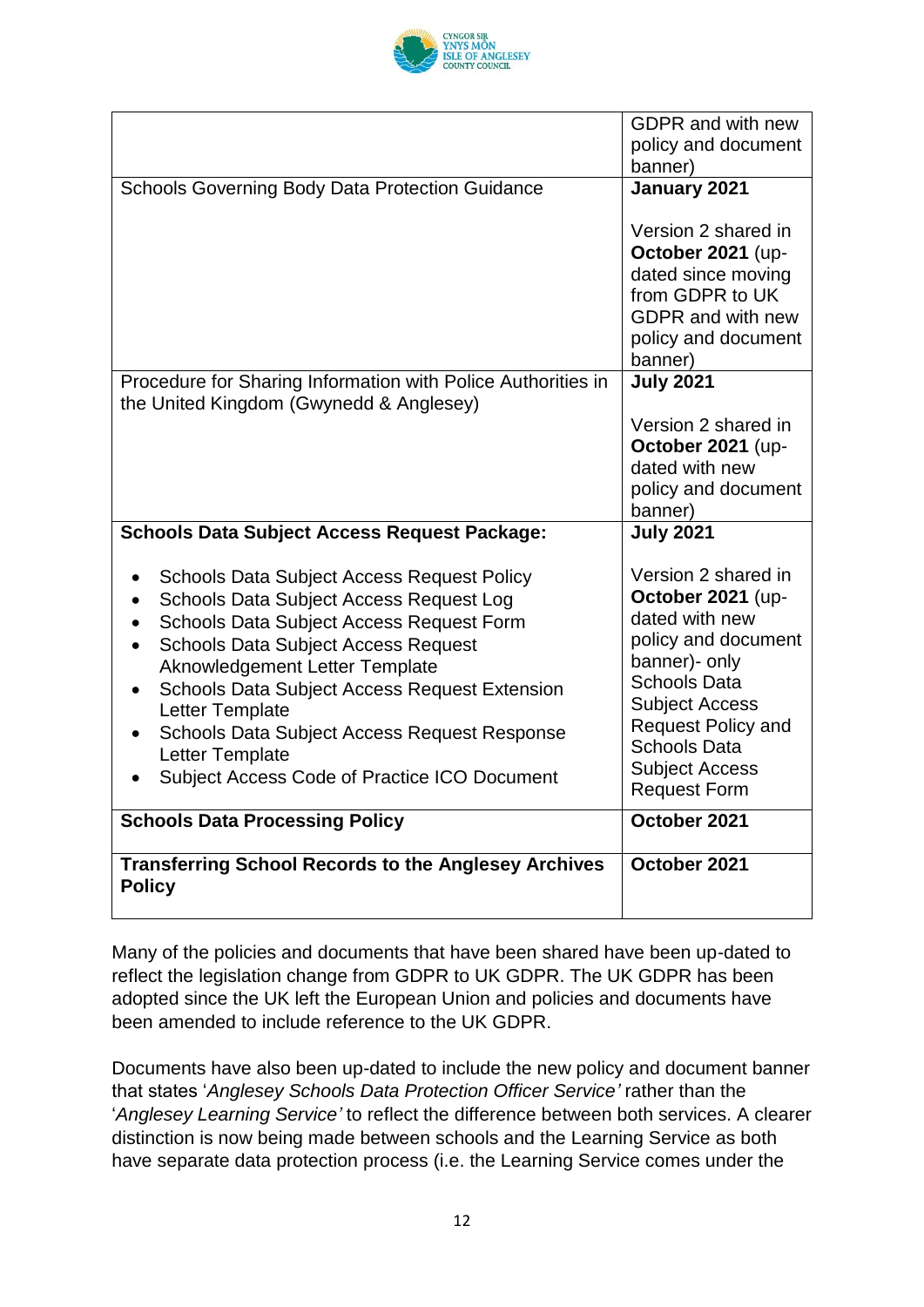

corporate data protection process where as the schools have a standalone data protection process).

All policies, guidance, documents and templates are available to be downloaded from the Learning Service Microsite, where there is a dedicated section for data protection matters.

A training session with Headteachers and relevant staff from the schools have been held on a catchment area basis with primary schools and as a secondary school group for the secondary schools. The training sessions were held in conjunction with sharing the policies and documents so that schools have an understanding of the content of the policies and documents. This makes it easier for schools to be able to monitor and be able to evidence their compliance of the policies as they have a better understanding of the content. This arrangement will continue with the sharing of any new policies and documents.

#### 2.2.2. Data Protection Training

#### 2.2.2.1. E-Learning

In May 2018, a mandatory e-learning module was introduced for all Council staff to provide a foundation level of knowledge about the requirements of the GDPR. This included school staff.

Although some school staff had completed the module back in 2018, not all staff had completed this. Schools are now in the process of ensuring that all of their staff have completed this module. Up to the 31st October 2021, 66% of school staff had completed the module, and schools are continuing to ensure that staff are completing this module as soon as possible (many via their HMS training days).

Similarly, up to the 31<sup>st</sup> October 2021, 51% of school staff had completed the mandatory on-line cyber awareness module, but schools are continuing to ensure that staff have completed this module as soon as possible.

#### 2.2.2.2. Data Protection Training Delivered by the Schools Data Protection Officer

The following training has been provided to schools by the Schools Data Protection Officer between July 2020 and November 2021:

| <b>Subject</b>                                                                                                    | <b>Category of Staff</b> | <b>Date Delivered</b> |
|-------------------------------------------------------------------------------------------------------------------|--------------------------|-----------------------|
| Go through the main data<br>protection principles in the<br>Headteachers induction/re-<br>familiarisation session | Headteachers             | 06.11.20              |
| Data protection for School<br>Governors training                                                                  | <b>School Governors</b>  | 26.11.20              |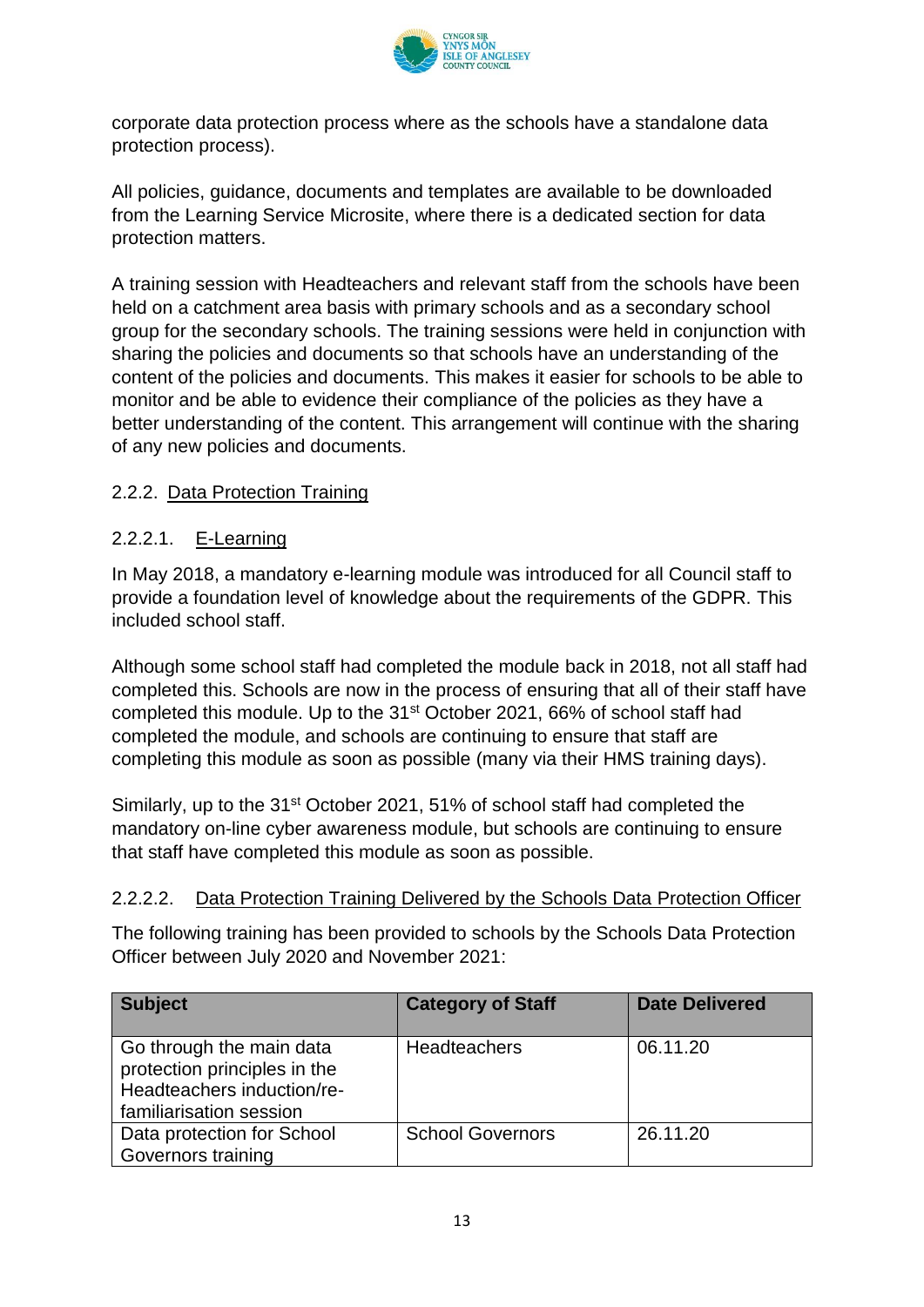

| Data protection policies and<br>documents training/awareness<br>session to catchment areas<br>(Stage 1 policies)  | <b>Headteachers</b>     | 04.01.21 &<br>08.01.21                               |
|-------------------------------------------------------------------------------------------------------------------|-------------------------|------------------------------------------------------|
| Data protection for School<br>Governors training                                                                  | <b>School Governors</b> | 28.01.21                                             |
| Data protection policies and<br>documents training/awareness<br>session to catchment areas<br>(Stage 2 policies)  | <b>Headteachers</b>     | 23.02.21 &<br>26.02.21                               |
| Go through the main data<br>protection principles in the<br>Headteachers induction/re-<br>familiarisation session | Headteachers            | 09.11.21                                             |
| Data protection for School<br>Governors training                                                                  | <b>School Governors</b> | 25.11.21                                             |
| Data protection policies and<br>documents training/awareness<br>session to catchment areas<br>(Stage 3 policies)  | <b>Headteachers</b>     | 26.11.21 &<br>29.11.21 (more<br>sessions to be held) |
| General data protection<br>awareness training for school<br>staff via catchment areas                             | All school staff        | 26.11.21 (more<br>sessions to be held)               |

Data protection training to other school staff other than Headteachers has not been delivered during this period due to the Covid 19 pandemic, but training sessions have been arranged going forward.

Training sessions will be held with Headteachers with each data protection policies and documents package that is shared.

#### **3. Schools Data Protection Plan**

#### 3.1. Support Plan for Schools- Schools Data Protection Policies and Procedures 2020-2021

In September 2020, a *'Support Plan for Schools- Schools Data Protection Policies and Procedures 2020-2021'* was developed and was presented to schools in November 2020.

A number of policies were shared with schools to adopt and training sessions were provided as part of this plan.

A number of actions have been moved to the 2021-2022 plan due to other priorities due to the pandemic and due to the long term sickness absence of the Schools Data Protection Officer.

#### 3.2. Schools Data Protection Plan 2021-2022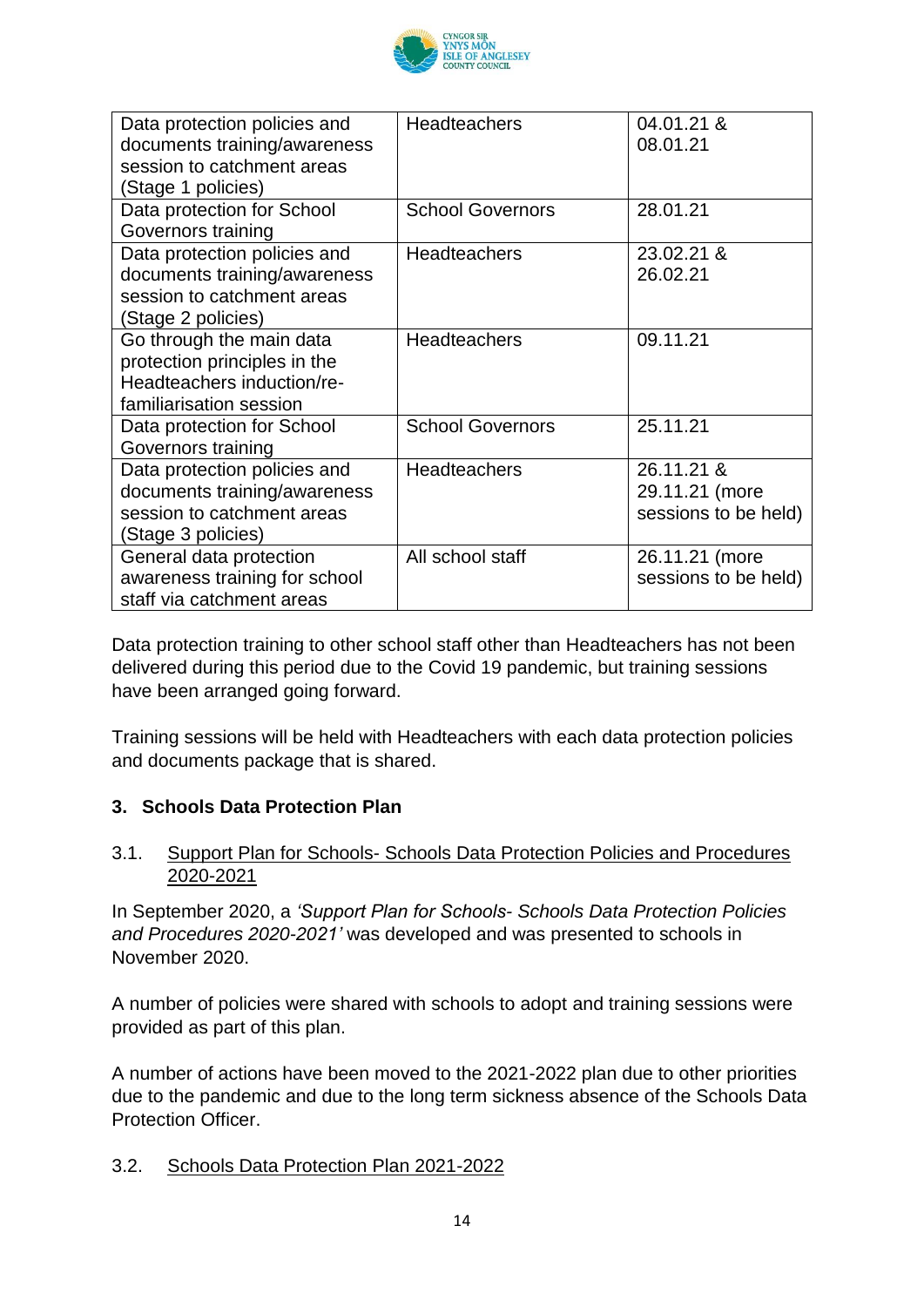

In September 2021, the *Schools Data Protection Plan 2021-2022*, was presented to schools. This has been developed based on the previous plan for the 2020-2021 school year.

The Council commissioned *Strategic Risk Practice Zurich Risk Engineering UK* to perform a review and to prepare an inspection report on data/information governance and the level of GDPR implementation across Anglesey schools in 2019.

As a result of this report, an Action Plan was created between the Council's Audit and Risk Service and the Learning Service in order to respond to the points raised in the *Zurich* report. This plan incorporates any actions that are outstanding within the Action Plan.

This plan contains the following pieces of work and actions, some of which have already commenced:

#### **3.2.1. Data Protection Policies and Documents**

A number of policies and documents will be provided to schools to use and adopt. A number of these are up-dated versions following the implementation of the UK GDPR and the adoption of the new policy and document banner. Please see section 2.2.1 for details of policies and documents that have already been shared with schools.

The following documents and policies will be shared with schools under the plan:

- **Schools Data Protection Impact Assessment Package:**
	- o Schools Data Protection Impact Assessment Policy
	- o Schools Data Protection Impact Assessment Template
	- o Risk Register Template
	- o Risk Matrix
- **Schools CCTV System Package** 
	- o Schools CCTV Policy
	- o CCTV Systems Log
- **Schools Record Management Policy**
- **Schools E-Safety Policy**
- **School Staff Email Policy**
- **School Staff Social Media Policy**
- **Consent Form Package**
- **Taking Photos for the Purpose of School Publicity Policy**

#### **3.2.2. Develop a Policy Acceptance Process**

Work has begun at looking to develop a process for schools to use to keep a record of policies that school staff have read and accepted, similar to that of what the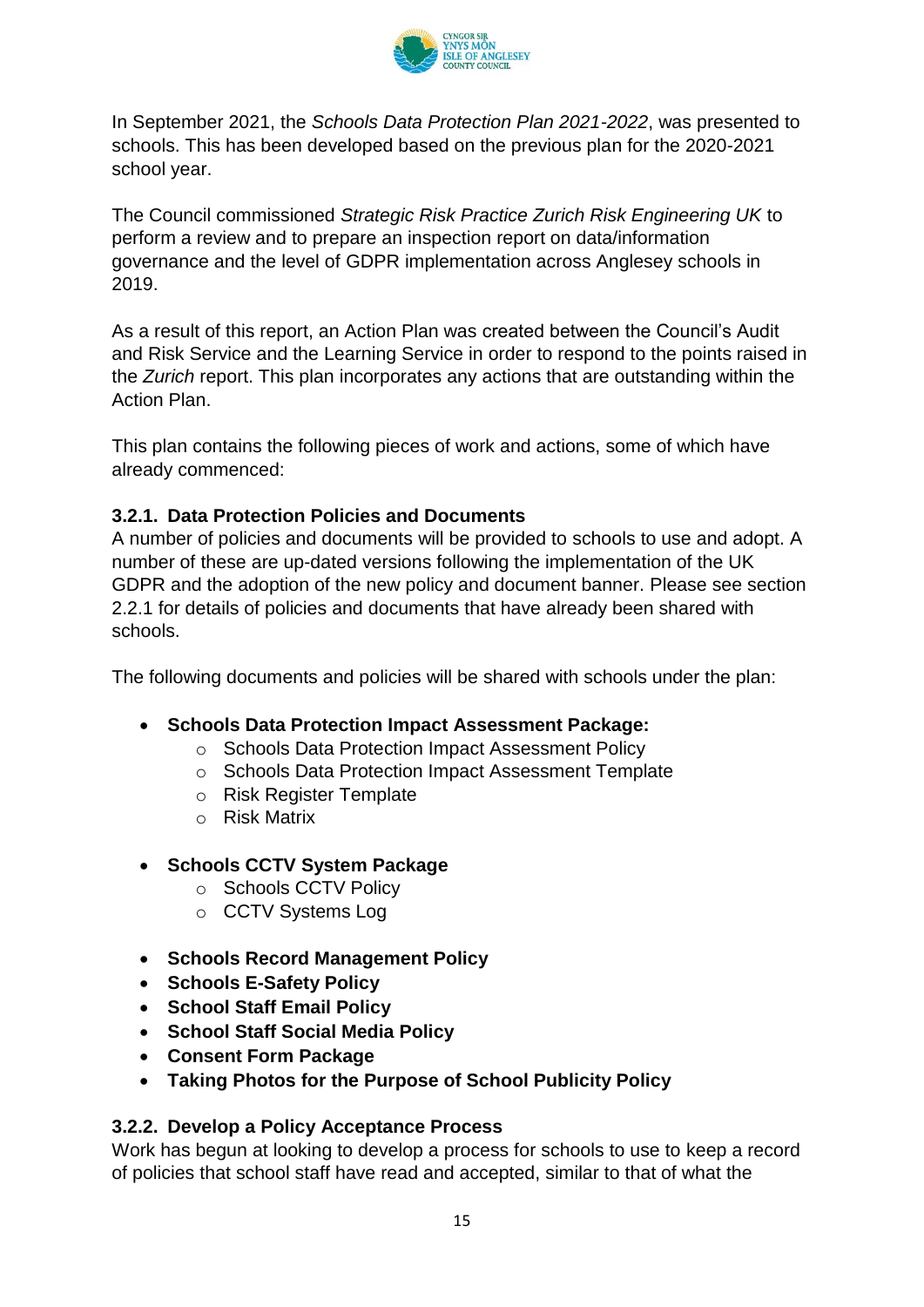

Council uses (4policy system). This will support schools to keep records as evidence that staff have read and accepted key data protection policies.

#### **3.2.3. Using the School Management Review (SMR) as a Monitoring Tool**

Individual schools have been answering the data protection related questions on the School Management Review System in order to establish a baseline of where they consider themselves to be against the different elements of data protection compliance.

As schools progress through the *Schools Data Protection Action Plan,* they will be able to amend their scores to move towards the 'excellent' status.

Sessions have been held with schools who need support with completing the data protection questions.

Every data protection policy that is shared and needs to be formally adopted by the school governing body is being added to the SMR. Every school will need to confirm on the system when each individual policy has been formally adopted.

The SMR will be used by the Schools Data Protection Officer to measure and review progress in relation to adopting policies and with general data protection compliance.

#### **3.2.4. Mapping Data Processors**

A piece of work mapping out data processors and ensuring schools have appropriate data protection agreements with all of their data processors has commenced.

This involves individual schools confirming which systems, programmes and apps they use and checking that they have Data Processing Agreements or other appropriate data protection agreements in place with providers (data processors).

#### **3.2.5. Mapping the Data Flows between the Schools and the Council**

A piece of work mapping out the data flows between the schools and the Council to identify where an agreement is required has commenced. This will clearly distinguish data protection relationships between the schools, Council and providers.

#### **3.2.6. Service Level Agreement for the Schools Data Protection Officer Service**

A Service Level Agreement between the Council and the schools for the Schools Data Protection Officer role has been developed. This has been shared with schools for comment and a final version has been shared in November 2021 for schools to sign.

The Service Level Agreement makes it clear what the role of the Schools Data Protection Officer is and what support is provided to schools under the agreement. Data Protection is also now included in the Partnership Agreement between schools and the Learning Service.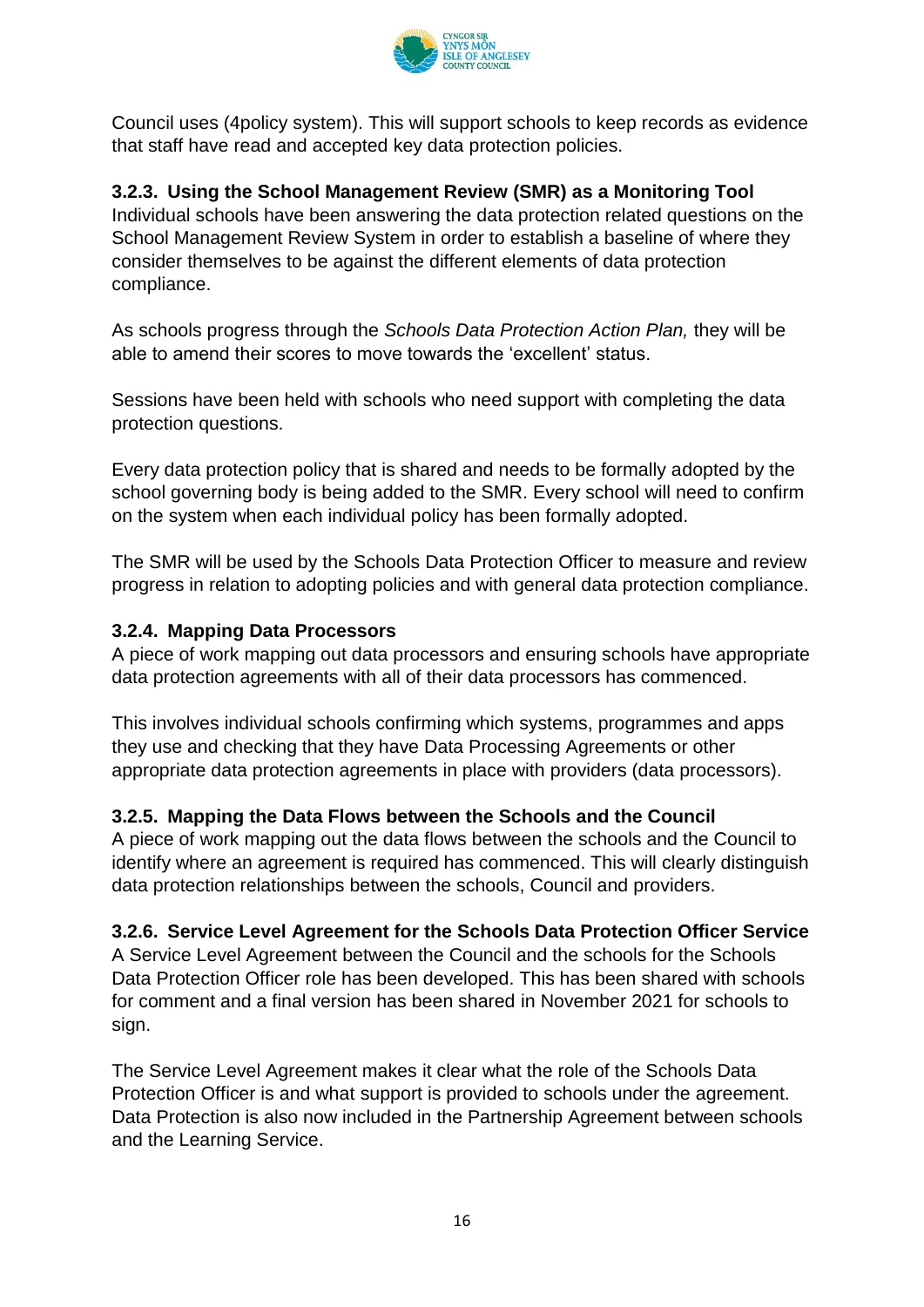

#### **3.2.7. Termly Schools Data Protection Up-Date and Newsletter**

The plan also includes termly data protection up-dates delivered by the Schools Data Protection Officer to the Primary and Secondary Schools Forums to discuss data protection matters and progress against the *Schools Data Protection Plan.* 

This also includes sharing a newsletter. The first newsletter has been shared with schools in November 2021.

There is also a schools data protection section within the school governors' bulletin.

The Schools Data Protection Officer is also regularly invited to attend the Primary and Secondary Schools Strategic Forum meetings to discuss data protection matters of concern.

#### **3.2.8. External Support for the Schools Data Protection Officer**

External support is being provided by Cwmni Celyn in relation to some of the actions and pieces of work within this plan.

To-date, Cwmni Celyn has been providing support with mapping data processors and with mapping the data flows between the schools and the Council.

Support will also be provided with creating a Records of Processing Activities (*ROPA*) template for schools.

#### **4. Secondary Schools Cyber Incident**

It was discovered on the 23<sup>rd</sup> June 2021 that a potential cyber-incident had occurred which affected all of the five secondary schools on Anglesey- Ysgol Syr Thomas Jones; Ysgol Uwchradd Bodedern; Ysgol Gyfun Llangefni; Ysgol David Hughes and Ysgol Uwchradd Caergybi.

It was not known at the time if personal data held on the schools' systems could have been compromised during the incident. The alarm was raised following discovering suspicious traffic on secondary school email servers.

Information technology systems - including email accounts - had been temporarily disabled to contain the incident at the time. There was disruption at the schools whilst the incident was being contained.

A team of specialised cyber-technology consultants were immediately brought in by the Council to investigate the incident. The National Cyber Security Centre (NCSC) also provided support to resolve matters. Forensic analysis of the cyber incident found no evidence that ICT systems were infiltrated or compromised.

The incident was reported to the Information Commissioner's Office (ICO) and an investigation has begun.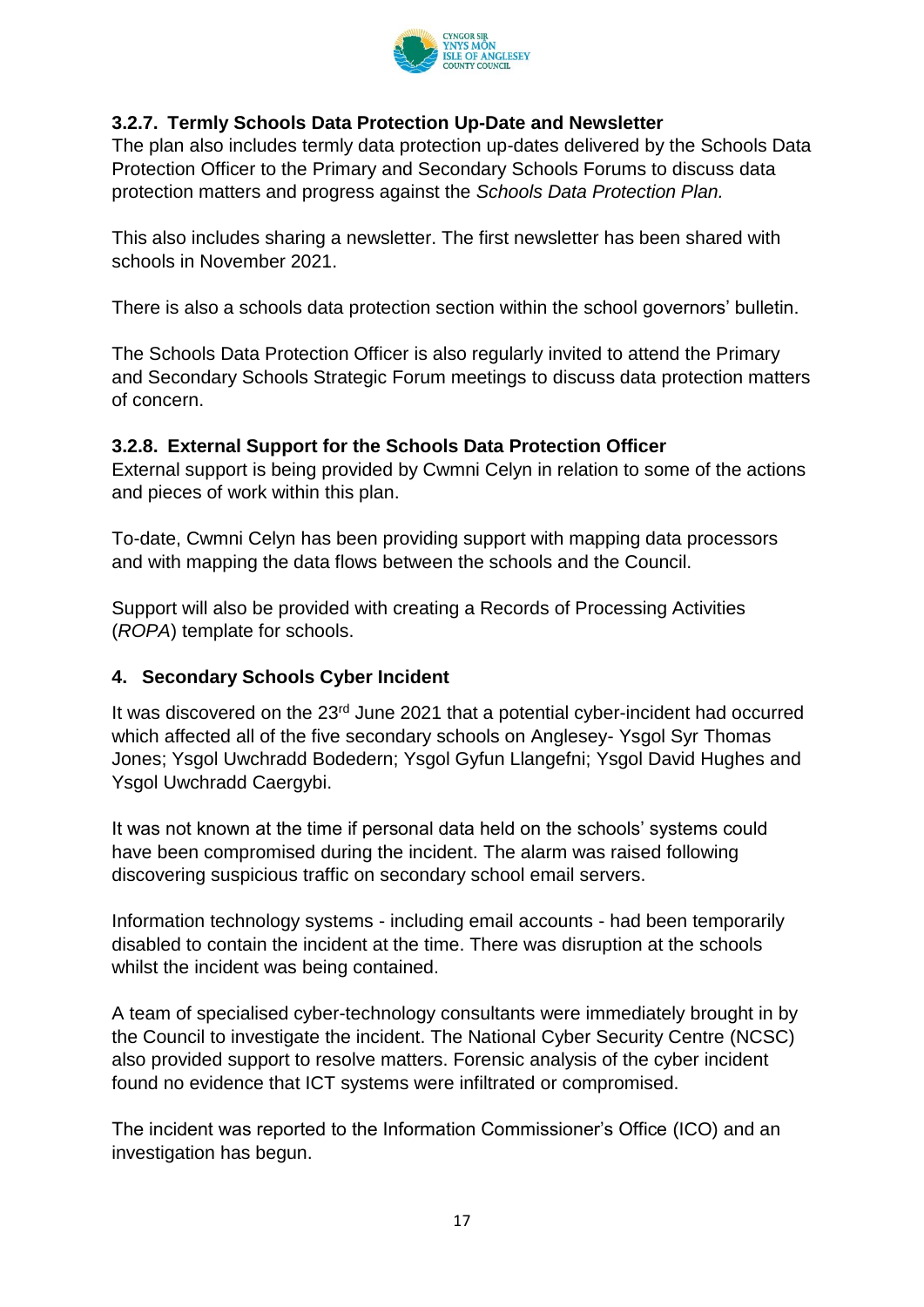

The incident prompted the Council to bring forward planned works, as part of the Welsh Government's Hwb programme, to upgrade information technology systems of the secondary, special and primary schools. The work to upgrade the ICT systems and infrastructure began over the summer holidays.

Data systems that the schools were using have been transferred on to the Hwb cloud services. Work is on-going to complete the transfers.

Being on Hwb will help make the systems at the schools as robust as possible and reduce the risk of any potential cyber-attack or incidents in the future.

Cyber-attacks are on the increase and still pose a real threat to schools, but the upgrading of the systems and infrastructure puts schools in a safer situation.

The *Schools Data Protection Plan* has been reviewed in light of the incident, as it impacted on the originally proposed timeline.

#### **5. Schools Data Protection Officer Statement- November 2021**

Since the last report, issued in July 2020, due to the Covid 19 pandemic, schools have not been in a position to be able to progress the data protection programme as quickly as would normally be the case. Many priorities and actions were identified in the last report, but it has been difficult for schools to give a greater level of priority to this work due to dealing with the pandemic. Also, due to a period of long term absence of myself as the Schools Data Protection Officer, some aspects of the plan have been moved forward. External support is being provided by Cwmni Celyn in relation to some of the actions and pieces of work within this plan.

Targets have been reviewed several times, but despite the pandemic and the long term sickness of myself, some progress has been made in terms of adopting key data protection policies *(please see the table in section 2.2 that notes progress todate against identified actions from the last report*). Significant work has also been undertaken in upgrading the schools' ICT systems and infrastructure by transferring to the Hwb cloud services.

The day-to-day information management **practices** within the schools are still acceptable and there have been positive steps. All schools are registered with the Information Commissioner's Office (ICO) and are paying their annual data protection fee and all schools have adopted the statutory Schools Data Protection Policy. All schools have registered for the Wales Accord on the Sharing of Personal Information (WASPI) since July 2020. There is also an increase in the number of contacts I as the Schools Data Protection Officer receive from schools asking for advice and guidance.

However, further work still needs to be done on ensuring that all key data protection policies and documents have been adopted and that schools are monitoring and can evidence their compliance with these policies (it continues to be a responsibility of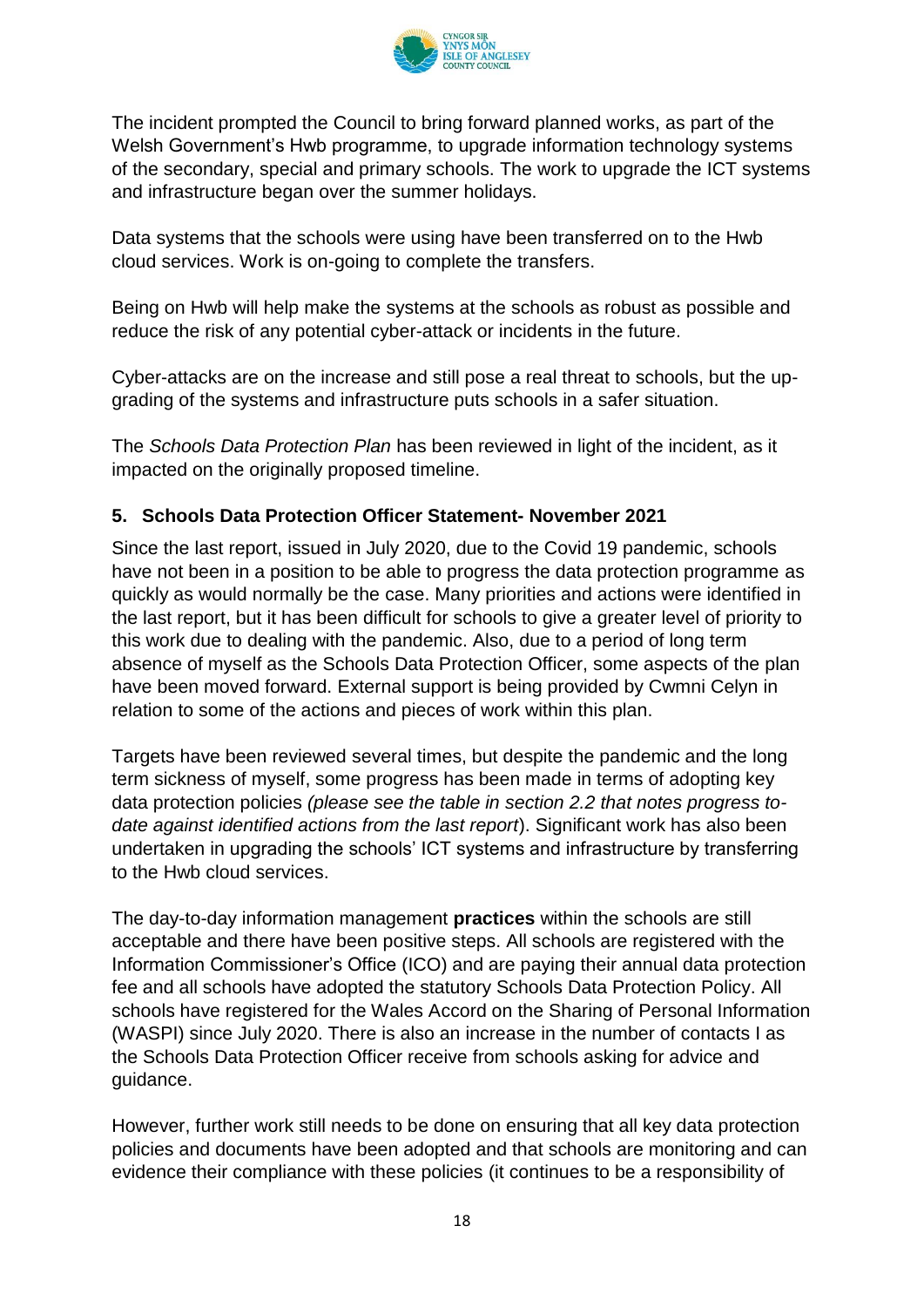

the school governing body to ensure all relevant policies are adopted, including statutory policies e.g. Data Protection Policy). There is still further work to be done to ensure that all schools have robust processes in place to deal with data breaches and data subject access requests.

Work still needs to be carried out to ensure that data protection risks are effectively managed and that appropriate agreements are in place with data processors. There is still more to do around identifying and delivering specific training for school staff, including the governing body, to ensure that everyone within the school structure is aware of their data protection responsibilities.

It is essential that the schools understand their responsibilities and implications as the data controller and the legal expectations that come as a result. I believe that schools do now better understand their data protection obligations and the importance of data protection and are now giving more priority to ensuring that actions are taken to comply with requirements under data protection legislation.

**Schools Data Protection Officer Assurance Assessment (November 2021) Reasonable Assurance**

The process of beginning to have policies, processes and practices in place to comply with data protection legislation has started within the schools, but there is still more work to be done to have all schools on the same level and ensuring that schools have all the basic requirements in place to be complying with data protection legislation.

#### **6. Conclusions and Next Steps**

- Due to the Covid 19 pandemic, schools have not been in a position to be able to progress the data protection programme as would normally be the case. Many priorities and actions were identified in the last report, but it has been difficult for schools to give a great level of priority to this work due to dealing with the pandemic.
- The schedule of the plan will be reviewed, taking into consideration the views of Headteachers.
- Progress has been made in terms of adopting key data protection policies and with upgrading the schools' ICT systems and infrastructure by transferring to the Hwb cloud services.
- The day-to-day information management **practices** within the schools are still acceptable i.e. paying the ICO registration fee.
- Further work still needs to be done on ensuring that all key data protection policies and documents have been adopted and that schools are monitoring and can evidence their compliance with these policies.
- There is still further work to be done to ensure that all schools have robust processes in place to deal with data breaches and data subject access requests.